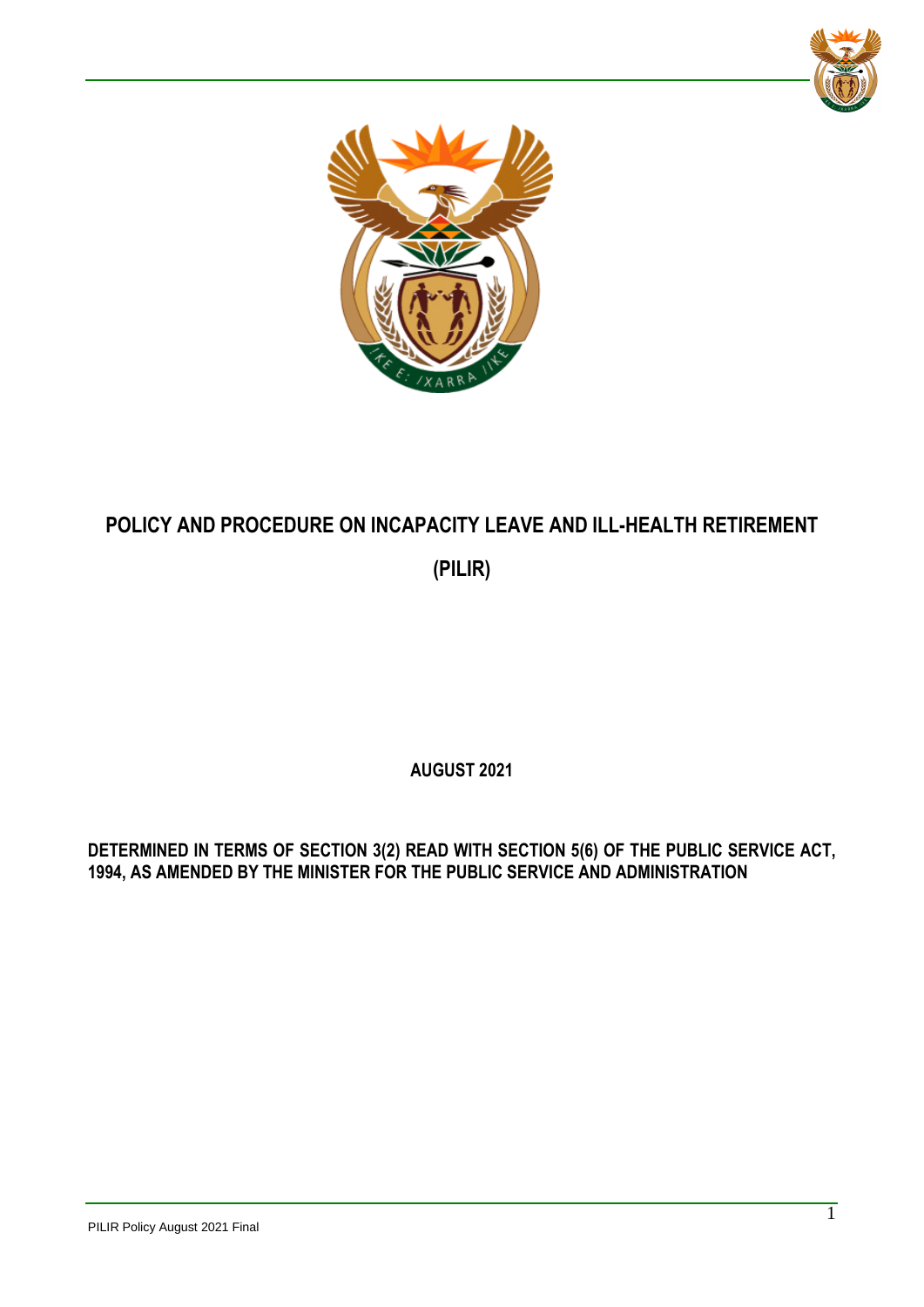

## TABLE OF CONTENTS

| 1 <sub>1</sub> | <b>DEFINITIONS</b>                                                                         |  |  |  |
|----------------|--------------------------------------------------------------------------------------------|--|--|--|
| 2.             | <b>SCOPE</b>                                                                               |  |  |  |
| 3 <sub>1</sub> | <b>OVERVIEW</b>                                                                            |  |  |  |
| 3.1.           | DETERMINATION AND DIRECTIVE ON LEAVE OF ABSENCE IN THE PUBLIC SERVICE---------5            |  |  |  |
| 3.2.           | ILL-HEALTH RETIREMENTS IN TERMS OF EMPLOYMENT LEGISLATION -------------------------- 5     |  |  |  |
| 4.             | <b>OBJECTIVES</b>                                                                          |  |  |  |
| 5 <sub>1</sub> | <b>MISSION</b>                                                                             |  |  |  |
| 6.             | <b>ROLE PLAYERS</b>                                                                        |  |  |  |
| 7 <sub>1</sub> | THE MANAGEMENT OF TEMPORARY AND PERMANENT INCAPACITY LEAVE--------------------7            |  |  |  |
| 7.1.           |                                                                                            |  |  |  |
| 7.2.           |                                                                                            |  |  |  |
| 7.3.           |                                                                                            |  |  |  |
| 7.4.           |                                                                                            |  |  |  |
| 8.             |                                                                                            |  |  |  |
| 9 <sub>1</sub> |                                                                                            |  |  |  |
| 10.            |                                                                                            |  |  |  |
|                |                                                                                            |  |  |  |
|                |                                                                                            |  |  |  |
|                |                                                                                            |  |  |  |
| 11.            |                                                                                            |  |  |  |
| 12.            | CONCURRENT APPLICATIONS FOR TEMPORARY INCAPACITY LEAVE AND ILL-HEALTH<br><b>RETIREMENT</b> |  |  |  |
| 13.            |                                                                                            |  |  |  |
| 14.            | DIFFERENCES BETWEEN THE EMPLOYER AND HEALTH RISK MANAGER ------------------------ 27       |  |  |  |
| 15.            |                                                                                            |  |  |  |
|                |                                                                                            |  |  |  |
| 16.            |                                                                                            |  |  |  |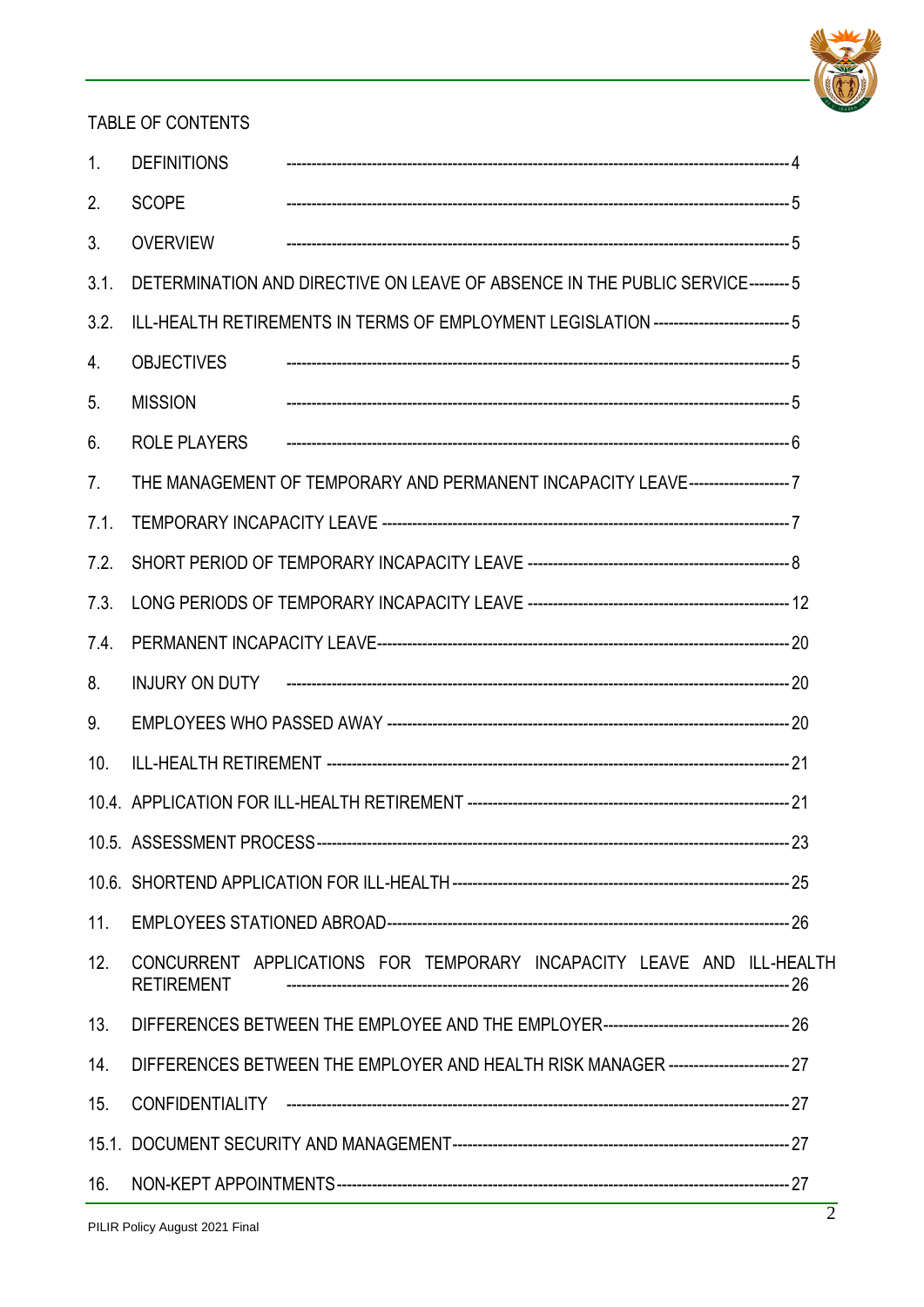

| 17. MONITORING  |  |
|-----------------|--|
|                 |  |
| 17.2. GEPF      |  |
| 17.3. EMPLOYERS |  |
| 18. ANNEXURES   |  |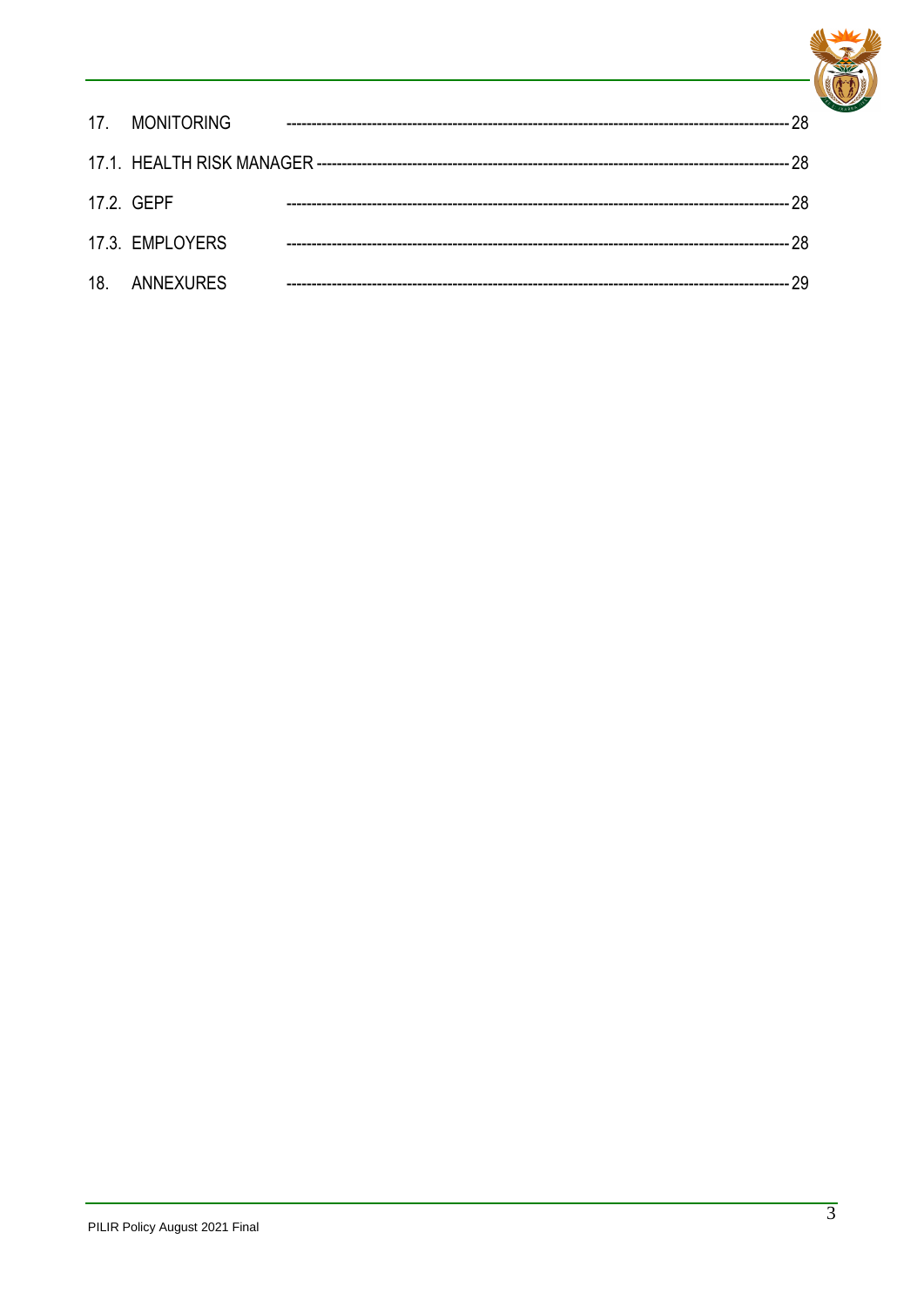

#### **POLICY AND PROCEDURE ON INCAPACITY LEAVE AND FOR ILL-HEALTH RETIREMENT (HEREIN REFERRED TO AS THE PILIR)**

#### <span id="page-3-0"></span>**1. DEFINITIONS**

In the *PILIR* any term to which a meaning has been assigned in the PSA bears that meaning and, unless the context otherwise indicates-

- 1.1. "designated office" means the office/s identified by the Head of Department for processing of PILIR applications
- 1.2. "DPSA" means the Department of Public Service and Administration;
- 1.3. "employment legislation" means the PSA, read with the Public Service Regulations, 2001, as amended and laws governing the appointment of persons in the services and state educational institutions;
- 1.4. "Employer " means the Head of Department or his/her designated office, which will be responsible for the handling and investigation of incapacity leave applications and ill-health retirement applications;
- 1.5. "GEPF" means the Government Employees Pension Fund;
- 1.6. "Head of Department" means the incumbent of a post mentioned in the second column of Schedules 1, 2 and 3 of the PSA;
- 1.7. "Health Risk Manager" means an independent natural or juristic person appointed by the Employer to advise on the granting of incapacity leave and ill-health retirement of employees;
- 1.8. "incapacitated" means the inability to perform some or all of one's assigned functions as a result of incapacity;
- 1.9. "incapacity" means an illness or injury;
- 1.10. "Injury on duty" refers to an occupational disease or an occupational injury as contemplated in the Compensation for Occupational Injuries and Diseases Act, 1993 as amended
- 1.11. "Leave Determination" means the Determination and Directive on Leave of Absence in the Public Service made by the Minister for Public Service and Administration in terms of section 3(2) read with section 5(6) of the PSA, as amended from time to time;
- 1.12. "LRA" means the Labour Relations Act, 1995 (Act 66 of 1995), as amended;
- 1.13. "MISS" means the Minimum Information Security Standards as approved by Cabinet in 1996;
- 1.14. "PSA" means the Public Service Act, 1994 (promulgated under proclamation 103 of 1994, as amended;
- 1.15. "PSCBC" means the Public Service Co-ordinating Bargaining Council; and
- 1.16. "services" means the South African Police Service and the Department of Correctional Services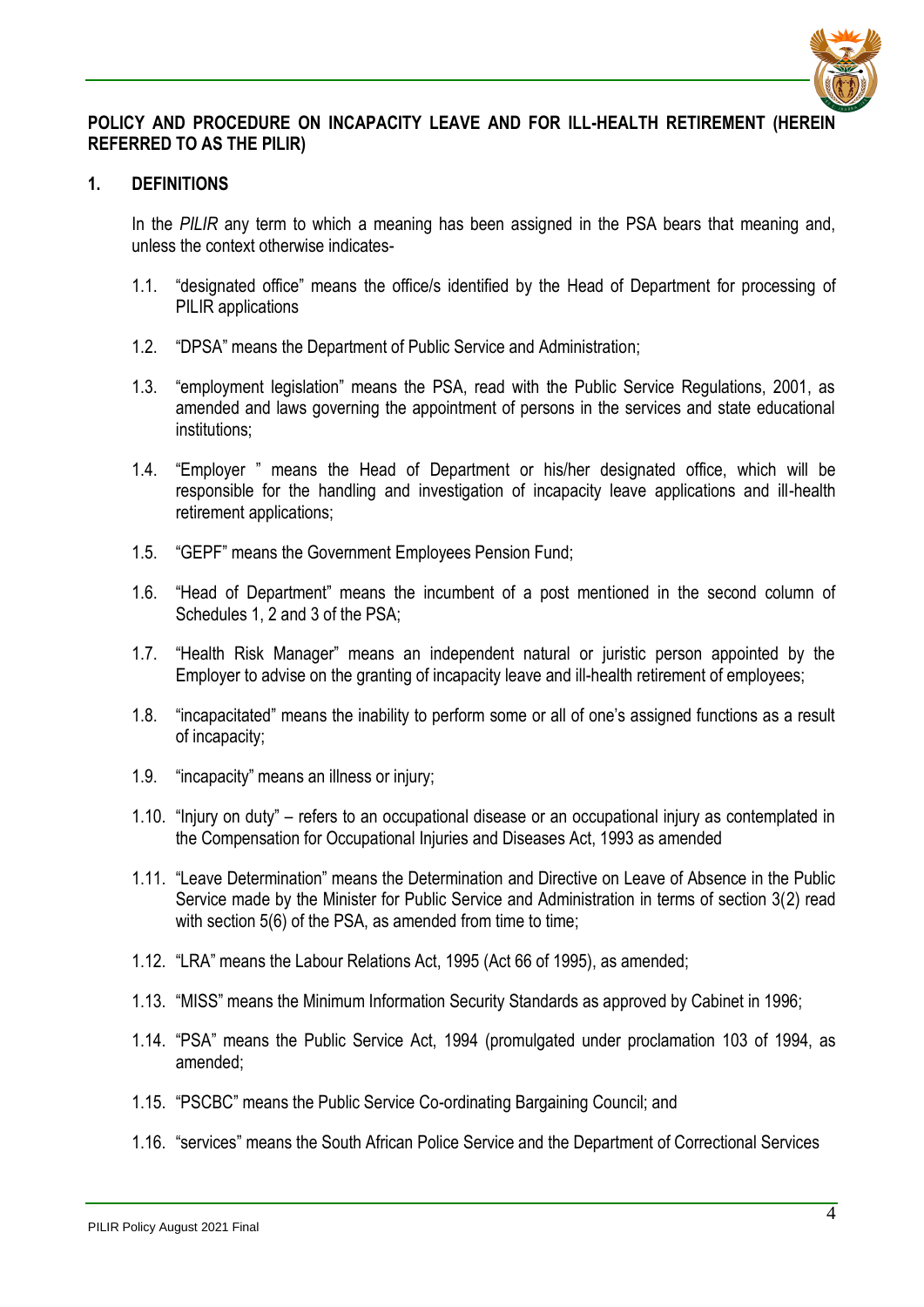

1.17. "sufficient proof" means enough accurate information from acceptable medical sources to allow the Employer to make an independent medical assessment regarding the nature and severity of the employee's medical condition.

## <span id="page-4-0"></span>**2. SCOPE**

*The PILIR* applies to all employees appointed in terms of the Public Service Act, 1994, as amended. Where persons employed in the services or state educational institutions are not excluded from the provisions of the *PILIR,* those provisions apply only in so far as they are not contrary to the laws governing their employment.

#### <span id="page-4-1"></span>**3. OVERVIEW**

## <span id="page-4-2"></span>**3.1. DETERMINATION AND DIRECTIVE ON LEAVE OF ABSENCE IN THE PUBLIC SERVICE (Leave Determination)**

The leave dispensation as determined in the *Leave Determination*, read with the applicable collective agreements<sup>1</sup>, provides for normal sick leave of 36 working days in a sick leave cycle of three years. If an employee has exhausted his/her normal sick leave, the Employer, may at his/her discretion grant additional incapacity leave, i.e. temporary incapacity leave and where applicable permanent incapacity leave. For this purpose the Employer must conduct an investigation into the nature and extent of the employee's incapacity. Such investigations must be carried out in accordance with item 10(1) of Schedule 8 of the LRA.

## <span id="page-4-3"></span>**3.2. ILL-HEALTH RETIREMENTS IN TERMS OF EMPLOYMENT LEGISLATION**

- 3.2.1. The provisions regulating ill-health retirements are contained in the applicable employment legislation.
- 3.2.2. The Employer may, in terms of the applicable employment legislation, consider on the basis of medical evidence, the discharge of an employee on account of ill-health.
- 3.2.3. The Employer may, in addition to medical evidence presented by the employee, request the employee to undergo a medical examination.

## <span id="page-4-4"></span>**4. OBJECTIVES**

The objectives of the *PILIR* are to set up structures and processes, which will ensure-

- 4.1. intervention and management of incapacity leave in the workplace to accommodate temporary or permanently incapacitated employees; and
- 4.2. that opportunities for rehabilitation, re-skilling, re-alignment and retirement, where applicable, of temporary or permanently incapacitated employees are identified for the Employer's further attention.

#### <span id="page-4-5"></span>**5. MISSION**

The mission of *the PILIR* is to-

<sup>&</sup>lt;u>.</u> <sup>1</sup>PSCBC Resolution 7 of 2000 as amended by PSCBC Resolutions 5 of 2001, PSCBC Resolution 15 of 2002 and PSCBC Resolution 1 of 2007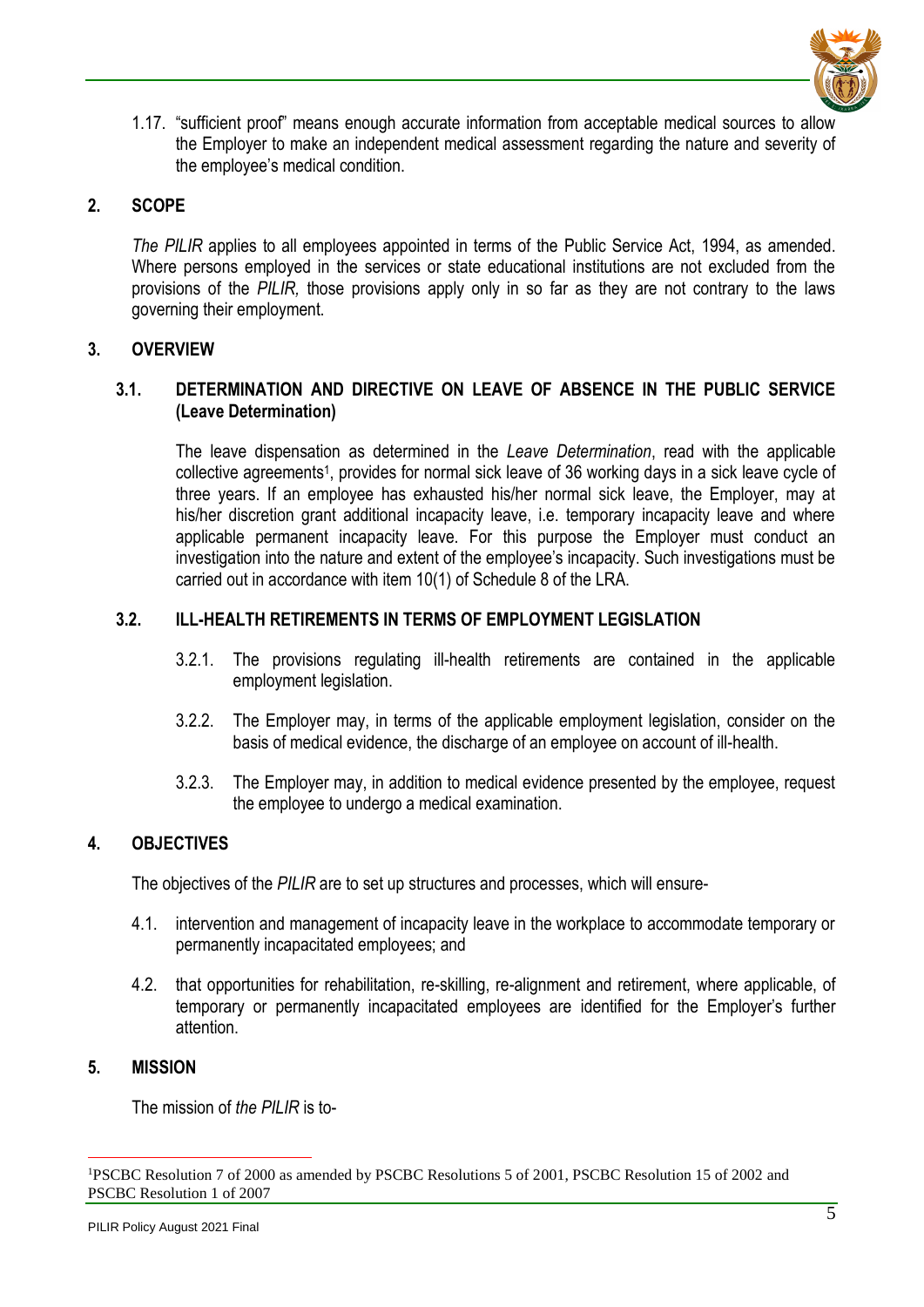

- 5.1. adopt a holistic approach to health risk management, by seeking synergies with wellness and disease management programmes provided by employees' medical schemes and by implementing sick leave management as well as rehabilitation and re-skilling structures in conjunction with health risk management;
- 5.2. prevent abuse of sick leave by managing incapacity or ill-health as far as possible;
- 5.3. adopt a scientific approach to health risk management based on sound medical, actuarial and legal principles;
- 5.4. involve the various stakeholders in the health risk management processes and structures;
- 5.5. implement health risk management that is consistent, fair and objective; and
- 5.6. support health risk management that is cost effective and financially sound.

## <span id="page-5-0"></span>**6. ROLE PLAYERS**

In the management of incapacity leave and ill-health retirement, the role players will be the following:

- 6.1. The **DPSA**: The **DPSA** will develop and maintain *the PILIR*. The **DPSA** shall be centrally responsible for the appointment of a panel of accredited Health Risk Managers. The **DPSA** will also provide advice on the interpretation and application of the *PILIR*.
- 6.2. The **Government Employees Pension Fund (GEPF):** The GEPF shall deal with the processing of Employer-approved applications for ill-health retirements.
- 6.3. The **Health Risk Manager:** The Health Risk Manager is an entity of independent multidisciplinary medical experts, specializing in occupational medicine, appointed by the DPSA to a panel of accredited Health Risk Managers and individually contracted by the Employer, to assess and provide advice to the Employer in respect of an employee's application for incapacity leave and ill-health retirement within specified timeframes. The systems and administrative capacity for handling the volume of forms, as well as the medical knowledge and experience to do incapacity leave and ill-health retirement assessments are the responsibility of the Health Risk Manager. The Health Risk Manager shall provide regular reports to the **DPSA** and the Employer.
- 6.4. The **Employer:** The Employer is for purposes of the PILIR, the departments and organisational components listed in Schedules 1 to 3 of the PSA. The Employer shall, in terms of the PILIR, be responsible to assign the designated office(s) for purposes of the PILIR, process applications and complete reports within the specified time frames. Where applicable the Employer will engage with the Health Risk Manager, the **DPSA** and the GEPF. The Employer shall, within the scope of his/her authority and with due consideration of the Health Risk Manager's advice, take a final decision on an employee's application for incapacity leave and/or ill-health retirement.
- <span id="page-5-1"></span>6.5. The **Employee***:* The employee shall submit application forms for either incapacity leave or illhealth retirement. The employee shall submit all required documentation e.g. medical certificates, reports, etc. as determined in terms of the *PILIR* and in accordance with the *Leave Determination*.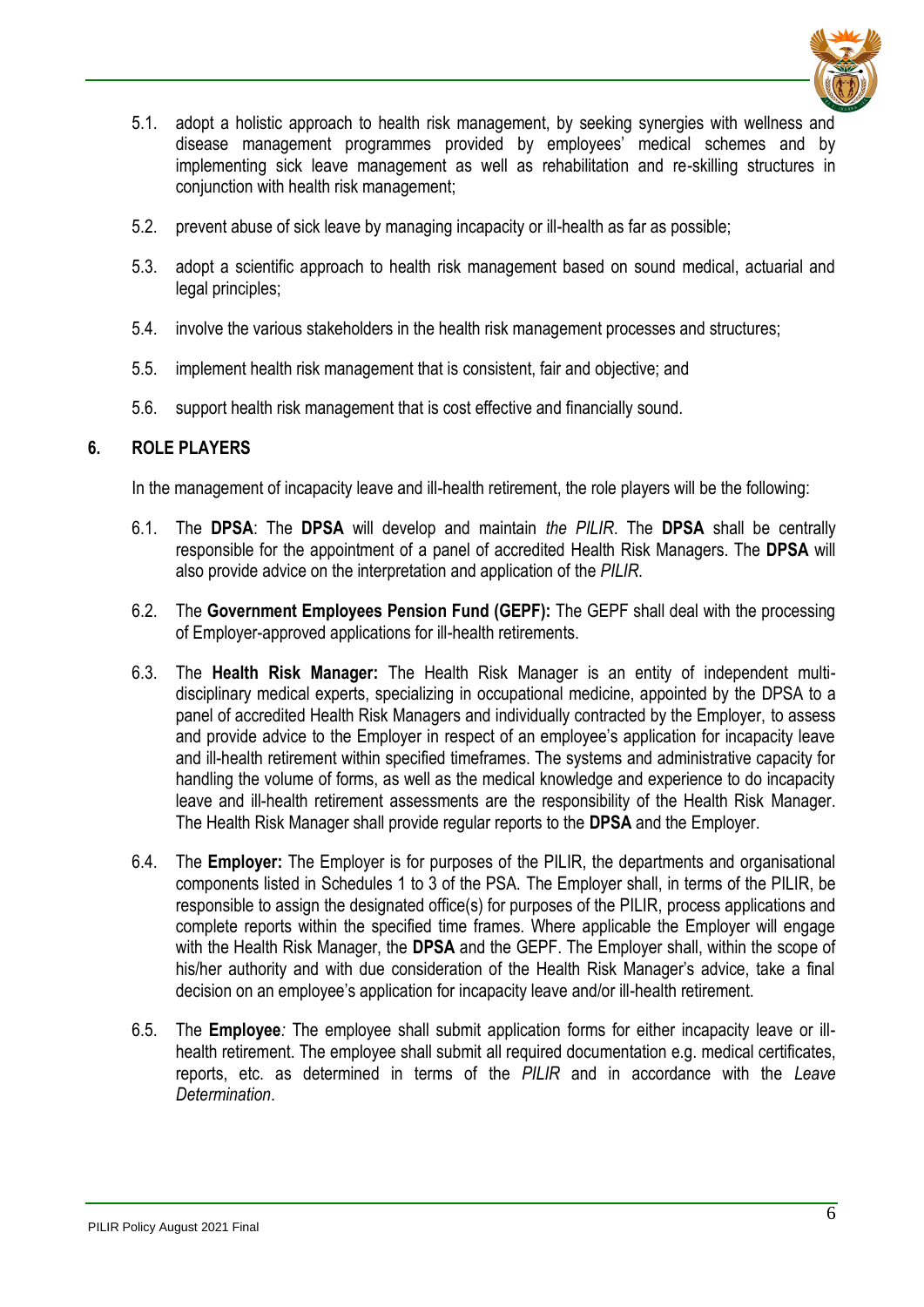

## **7. THE MANAGEMENT OF TEMPORARY AND PERMANENT INCAPACITY LEAVE**

#### <span id="page-6-0"></span>**7.1. TEMPORARY INCAPACITY LEAVE**

- 7.1.1. Incapacity leave is not an unlimited amount of additional sick leave days at an employee's disposal. Incapacity leave is additional sick leave granted conditionally at the Employer's discretion, as provided for in the *Leave Determination* and the *PILIR*.
- 7.1.2. An employee who has exhausted his/her normal sick leave, referred to in the *Leave Determination*, during the prescribed leave cycle and who according to the treating medical practitioner requires to be absent from work due to a temporary incapacity, may apply for temporary incapacity leave with full pay on the applicable application forms prescribed in terms of the *PILIR* **in respect of each occasion**.
- 7.1.3. For purposes of managing temporary incapacity leave and the application of the *PILIR*, temporary incapacity leave is regarded to be-
	- 7.1.3.1. a short period of incapacity leave, if the employee is absent for not longer than 29 working days per occasion, after the normal sick leave credit have been exhausted, in a sick leave cycle; and
	- 7.1.3.2. a long period of incapacity leave, if the employee is absent for 30 working days or more per occasion, after the normal sick leave credit have been exhausted, in a sick leave cycle.
- 7.1.4. Applications for temporary incapacity leave must be submitted on the following prescribed application forms:
	- 7.1.4.1. Annexure A for short periods of incapacity leave; or
	- 7.1.4.2. Annexure B for long periods of incapacity leave.
- 7.1.5. For an employee's application for temporary incapacity leave to be considered the
	- 7.1.5.1. employee must submit sufficient proof that s/he is too ill/injured to perform his/her work
	- 7.1.5.2. application form must, regardless the period of absence, be accompanied by a medical certificate with the medical information form in support of the mandatory medical certificate in the case of a short period of temporary incapacity leave, issued and signed by a medical practitioner and if the employee has consented. the nature and extent of the incapacity. Please also refer to the Leave Determination for further details on the acceptance of medical certificates;
	- 7.1.5.3. employee is in accordance with item 10(1) of Schedule 8 to the LRA afforded the opportunity to submit together with his/her application form-
		- (a) any medical evidence related to the medical condition of the employee, such as medical reports from a specialist, blood test results, x-ray results or scan results, obtained at the employee's expense; and
		- (b) any additional written motivation supporting his/her application;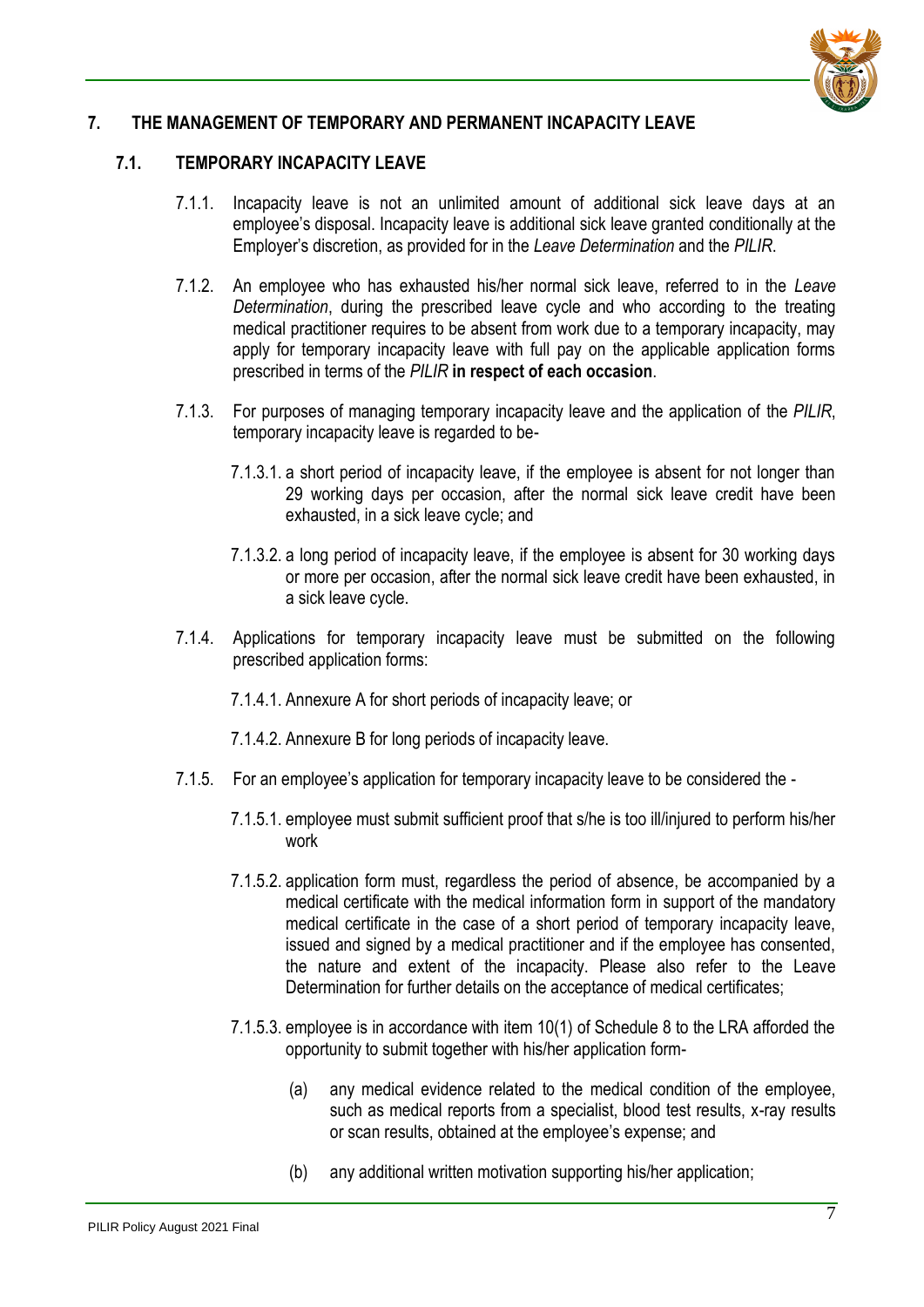

- 7.1.5.4. employee is requested to give his/her consent that medical information/records be disclosed to the Employer and/or its Health Risk Manager and to undergo further medical examinations in terms of the assessment process described in the *PILIR*. Where the employee chooses not to grant consent the employee's application will be assessed based on the available information at the employer's disposal, only.
- 7.1.6. An employee must submit his/her application for temporary incapacity leave in respect of clinical procedures in advance, unless the treating medical practitioner certifies that such procedures have to be conducted as an emergency.
- 7.1.7. If overcome by a sudden incapacity, the employee must personally notify his/her supervisor/manager **immediately.** A verbal message to the supervisor/manager by a relative, fellow employee or friend is only acceptable if the nature and/or extent of the incapacity prevents the employee to inform the supervisor/manager personally.
- 7.1.8. An employee must submit an application form for temporary incapacity leave personally or through a relative, fellow employee or friend within 5 working days after the first day of absence.
- 7.1.9. If the employee fails to submit an application within the period indicated in paragraphs 7.1.8, above, the following arrangements apply:
	- 7.1.9.1. The employee's manager/supervisor must immediately notify the employee that if such application is not received within 2 working days, the sick leave period will be deemed to be leave without pay. If the employee fails to submit the application on time or submit compelling reasons or compelling reasons exist why the application cannot be submitted, the supervisor/manager must immediately inform the relevant personnel section/office in writing that relevant absence must be covered by annual leave (with the employee's consent) and/or unpaid leave if insufficient annual leave credits are available and if the employee failed to notify the Employer of his/her choice.
	- 7.1.9.2. Failure by the employee to submit an application form within the stated periods, or failure by the supervisor/manager to properly manage it, must be viewed in a serious light given the financial and service delivery implications. Disciplinary steps should be taken against both the supervisor/manager and the employee. For this purpose the employee must be charged with unauthorised absence from work, and the supervisor/manager must be charged with failure to comply with or contravening an Act, regulation or legal obligation.

#### <span id="page-7-0"></span>**7.2. SHORT PERIOD OF TEMPORARY INCAPACITY LEAVE (1-29 working days requested per occasion)**

- 7.2.1. The Employer must immediately on receipt of the employee's completed application in the designated office register the date of receipt on the application form and a central register/database.
- 7.2.2. The Employer must *within 5 working days* from receipt of the employee's completed application for temporary incapacity leave-
	- 7.2.2.1. verify that the employee has-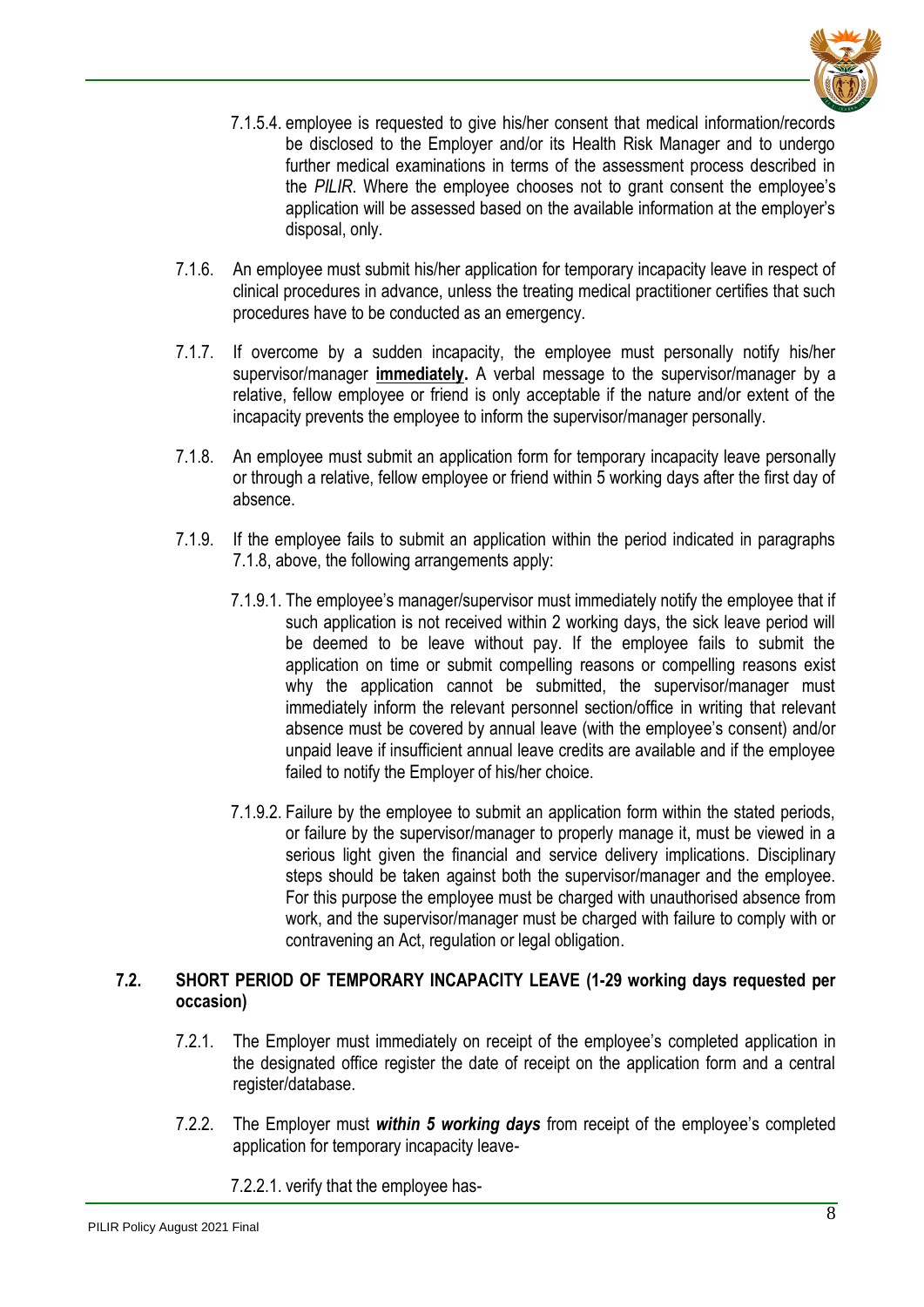

- (a) completed and signed Parts A and B or C of the application form. An incomplete and unsigned application form should not be accepted and must immediately be returned to the employee for completion and/or signature. The returned application form must be resubmitted within five (5) working days. Failure by the employee to resubmit the application within the specified timeframe must be dealt with in accordance with paragraph 7.1.9.2 above. The date on which the employee re-submits his/her complete and signed application to the Employer will be deemed the date of receipt for purposes of the *PILIR* and the *Leave Determination*; and
- (b) attached to his/her application the under-mentioned documents/ information. The checklist provided at Part E of the application form must be used for this purpose. The Employer must not remove any documents provided additionally by the employee, since it may jeopardise the outcome of the application. If an employee, with his/her application, enclosed a sealed envelope marked for the attention of the Health Risk Manager, such envelope must not be opened and be forwarded to the Health Risk Manager with the application as is.

## i) **Compulsory information**

A medical certificate, as determined in the *Determination and Directive on Leave of Absence in the Public Service,* with the medical information form (Appendix 1 of Annexure A) in support of the medical certificate.

#### ii) **Recommended information**

- A. Current medical reports not older than 6 months. Reports for applications based on psychiatric conditions must not be older than 2 months;
- B. Current blood tests, x-ray results, scan results, etc; and
- C. Additional written motivation provided by the employee;
- (c) verify that the employee's supervisor completed and signed Part D of the application form. An incomplete and unsigned application form must immediately be returned to the supervisor/manager. The returned application form must be resubmitted within ten (5) working days. Failure by the supervisor to resubmit the application form within the specified timeframe must be dealt with in accordance with paragraph 7.1.9.2 above.
- 7.2.2.2. **conditionally** grant a maximum of 29 consecutive working days temporary incapacity leave with full pay subject to the outcome of his/her investigation into the nature and extent of the employee's incapacity.. The employee must accordingly be notified in writing. Use the example of the *pro forma* letter at Annexure C; and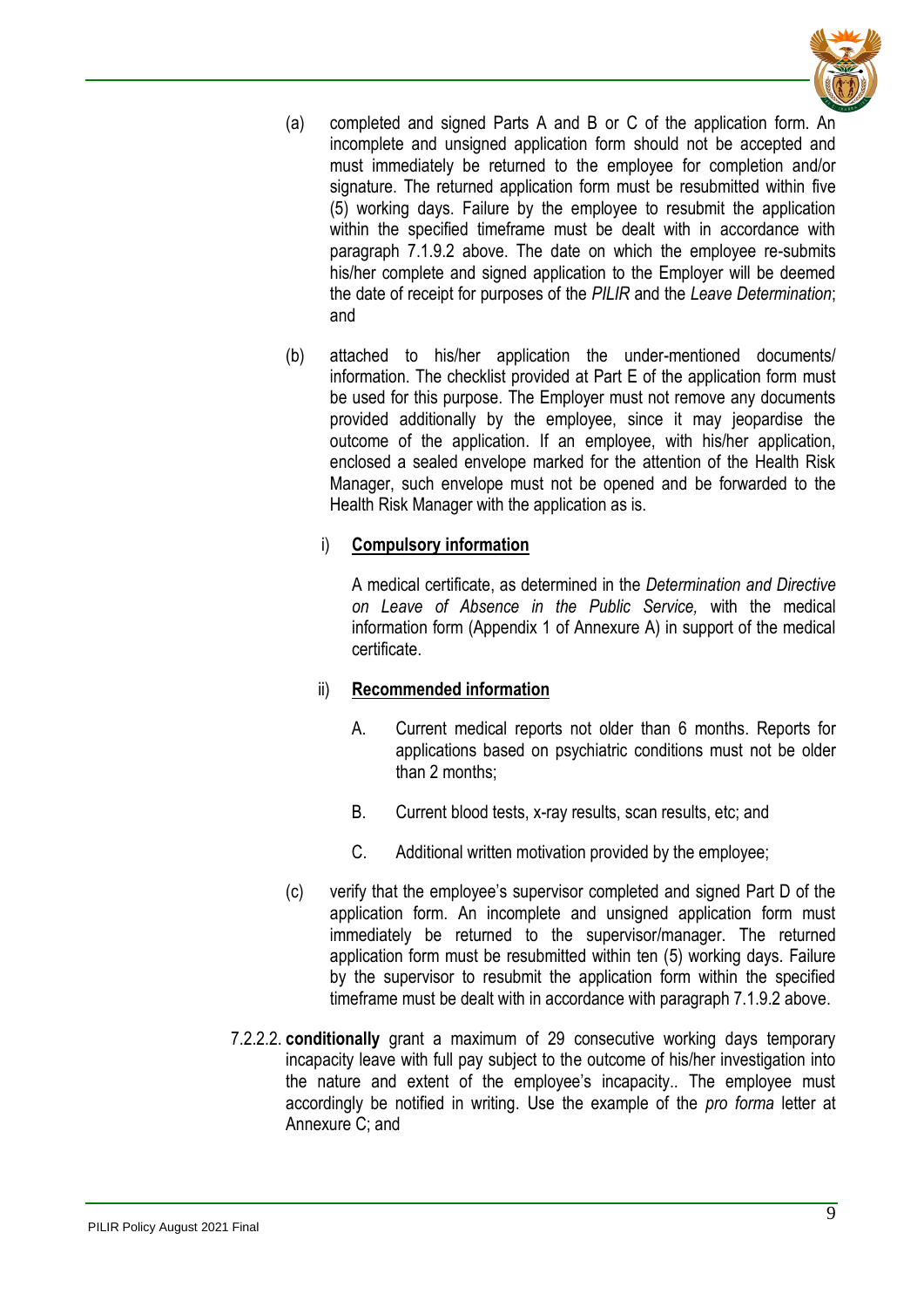

- 7.2.2.3. **immediately** complete the department's report to the Health Risk Manager provided for in Part E of the application form and refer the application form to the Health Risk Manager together with -
	- (a) the employee's sick leave records<sup>2</sup> for at least the current sick leave cycle and if available for the previous sick leave cycle;
	- (b) the employee's annual and other leave records for the corresponding periods; and
	- (c) the relevant Shift Roster if an employee is a shift worker.

(A summary of the employee's leave record could be retrieved from PERSAL, i.e. the dedicated PERSAL function is # 4.5.11-Enquiry: Leave/Leave Credits).

- 7.2.3. The Health Risk Manager must acknowledge receipt of the above-mentioned report within **2 working days** and confirm in writing that the Employer shall receive feedback on the application within *12 working days inclusive of the aforementioned 2 working days*. It is incumbent on the Employer to confirm that the Health Risk Manager received the report and required attachments.
- 7.2.4. The Health Risk Manager must then undertake an assessment. The purpose of the assessment is to-
	- 7.2.4.1. determine the validity of the application for temporary incapacity leave;
	- 7.2.4.2. determine the need for ongoing temporary incapacity leave;
	- 7.2.4.3. determine the appropriate duration of the leave;
	- 7.2.4.4. provide preliminary advice on the management of the condition; and
	- 7.2.4.5. advise a full health assessment, if applicable.
- 7.2.5. guidelines for incapacity assessment at Annexure G to enhance objective, equitable and consistent advice and decision-making. The assessment by the Health Risk Manager shall include, among others-
	- 7.2.5.1. analysis and scrutiny of the available medical information, sick leave certificate(s)by a medical practitioner, the medical information form in support of the medical certificate (Appendix 1 of Annexure A) and sick leave profile for the current and previous (if applicable) sick leave cycles, in conjunction with the employee's annual leave profile for the corresponding periods (if available);
	- 7.2.5.2. if the employee has consented thereto, contact with the treating medical practitioner to verify information where necessary; and
	- 7.2.5.3. categorising the application for temporary incapacity leave into one of the categories referred to in paragraph 7.2.6 hereunder and prepares advice to the Employer on the basis thereof.

<u>.</u>

<sup>&</sup>lt;sup>2</sup> Sick leave records include all previous applications for normal sick and or incapacity leave plus supporting documents such as the medical certificates and, if available, medical reports.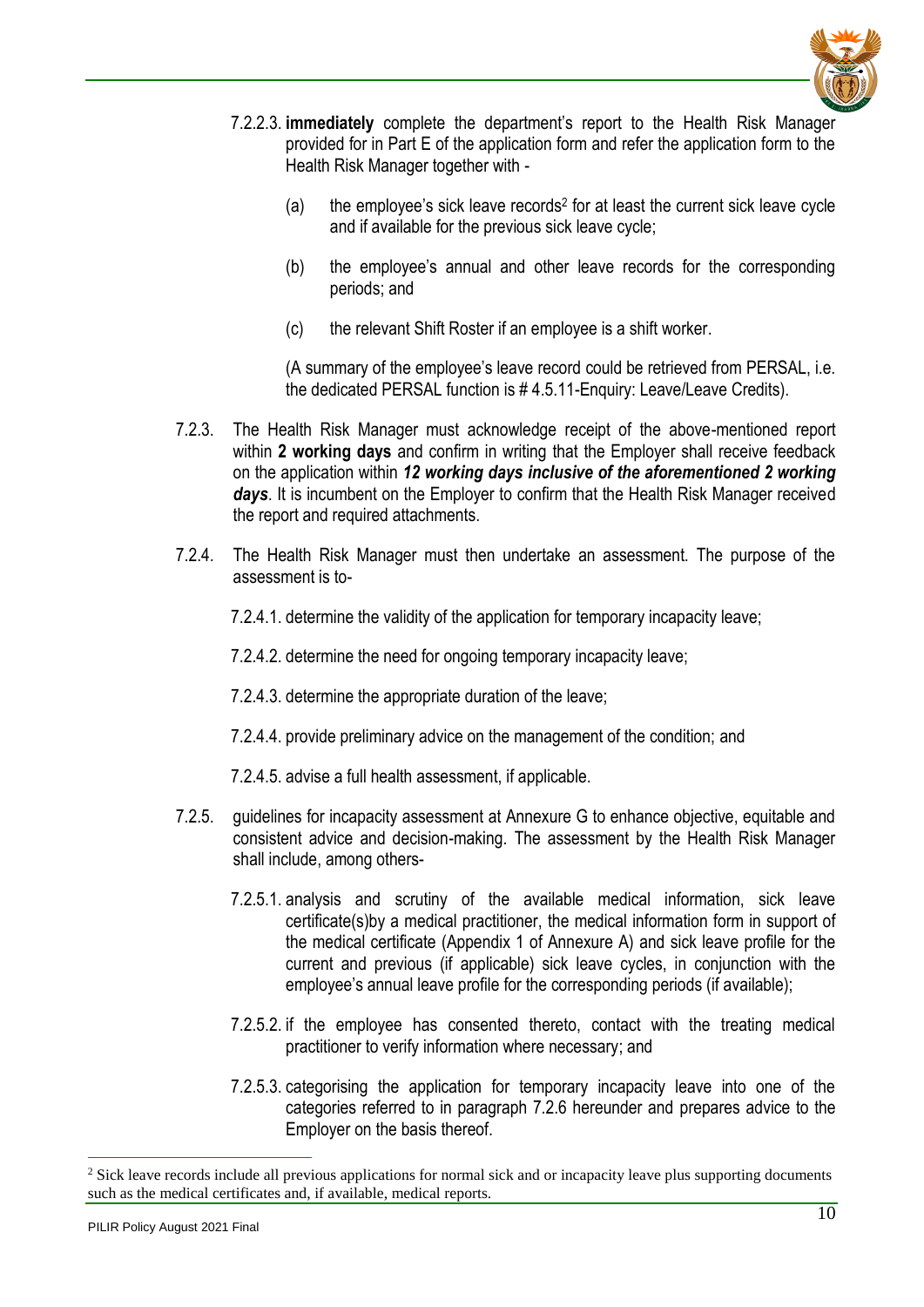

- 7.2.6. The Health Risk Manager must divide applications for short periods of incapacity leave into the following categories:
	- 7.2.6.1. Employees who applied for clearly invalid reasons and for whom temporary incapacity leave should be declined.
	- 7.2.6.2. Employees who applied for valid reasons and for whom temporary incapacity leave should be granted for a certain period.
	- 7.2.6.3. Employees who applied for valid reasons and to whom temporary incapacity leave should be granted subject to them undergoing specified medical treatment.
	- 7.2.6.4. Employees who applied for valid reasons and who must undergo a secondary assessment in accordance with the PILIR.
- 7.2.7. The Health Risk Manager may request further information before concluding its advice to the Employer.
- 7.2.8. The Health Risk Manager must, while maintaining and protecting the confidentiality relating to medical information, in the event of the categories contemplated in paragraph 7.2.6 above, forward its advice to the Employer. Applications falling under the category sited in paragraph 7.2.6.4 must be dealt with in accordance with the assessment procedure for long periods of temporary incapacity leave as set out in paragraph 7.3.5.
- 7.2.9. The Employer must within 30 working days after the receipt of both the application form and medical certificate referred to in paragraphs 7.1.4 and 7.1.5, approve or refuse temporary incapacity leave granted conditionally. In making a decision, the Employer must apply his/her mind to the medical certificate (with or without describing the nature and extent of the incapacity) contemplated in paragraph 7.1.5.2, the medical information form in support of the medical certificate (Appendix 1 of Annexure A), medical information/records contemplated in paragraph 7.1.5.4 (if the employee consented to disclosure), the Health Risk Manager's advice, the additional information supplied by the employee in paragraph 7.1.5.3 (if any) and all other relevant information available to the Employer and based thereon approve or refuse the temporary incapacity leave granted conditionally, on conditions that the Employer may determine, e.g. to return to work, etc.

Please use Part F of the application form for purposes of the decision-making process.

- 7.2.10. If the Employer
	- 7.2.10.1. approves the temporary incapacity leave granted conditionally, such leave must be converted into temporary incapacity leave; or
	- 7.2.10.2. refuses the temporary incapacity leave granted conditionally, s/he must notify the employee in writing-
		- (a) of the refusal;
		- (b) of the reasons for the refusal;
		- (c) that if s/he is not satisfied with the Employer's decision, that s/he may lodge a grievance as contemplated in paragraph 13 of this policy; and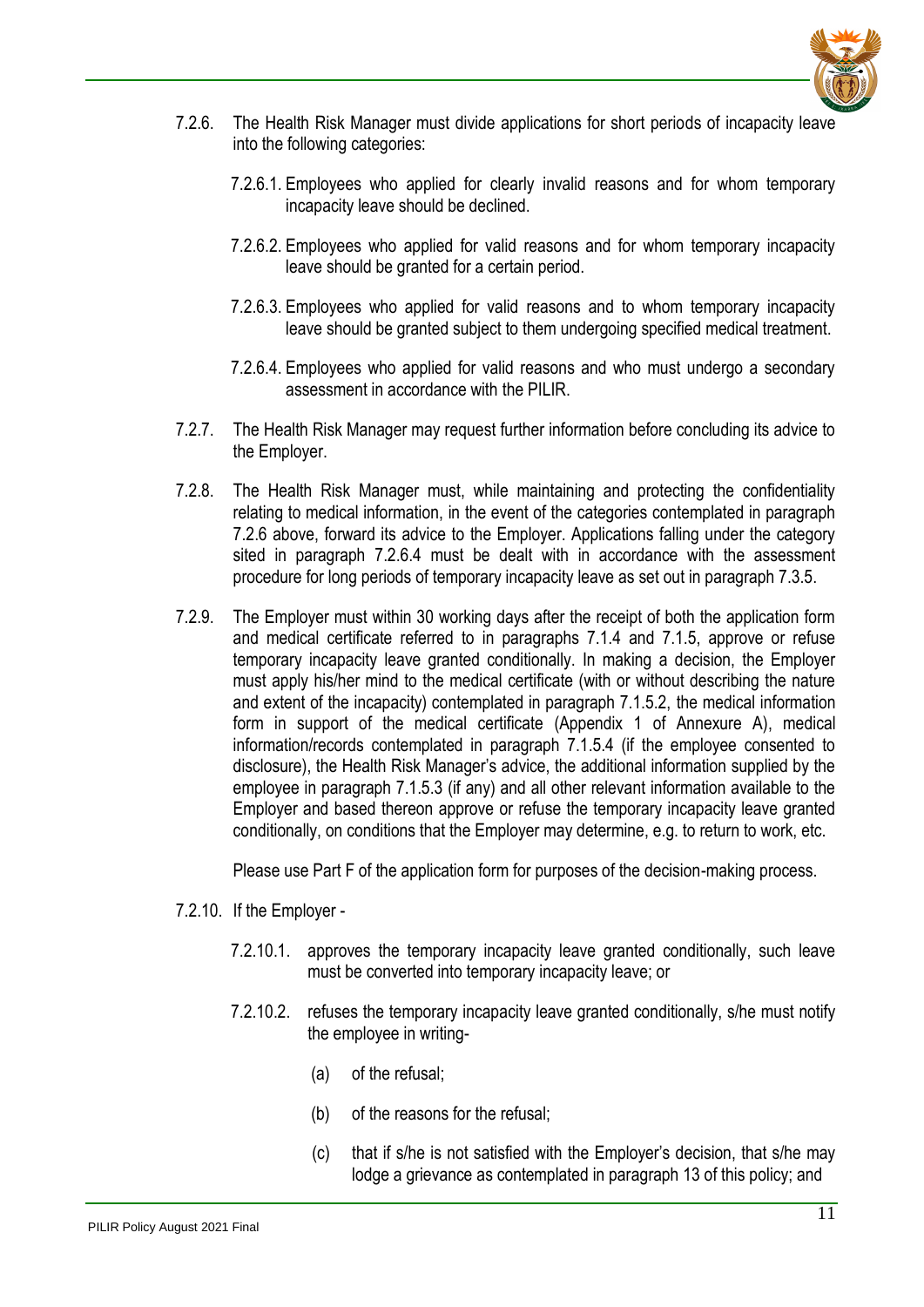

(d) that s/he must notify the Employer in writing within 5 working days of the date of the notice to him/her, whether or not the period of conditional incapacity leave must be covered by annual leave (to the extent of the available annual leave credits) or unpaid leave and that, if s/he fails to notify the Employer of his/her choice, the period will be covered by unpaid leave.

Please refer to an example of a draft reply at Annexure D. The draft reply must be adapted according to the circumstances of each individual case.

7.2.11. The Employer must cover the period of absence, referred to in paragraph 7.2.10.2 in accordance with the employee's written notification or, if the employee fails to notify that the Employer in terms of that paragraph or the annual leave credits are insufficient, the relevant period of absence must be covered by unpaid leave. In instances where incapacity leave is declined which originated in the previous leave cycle, an employee has the option to have the period covered by unpaid leave or to request that annual leave of the current leave cycle be utilised to offset the declined incapacity leave.

#### <span id="page-11-0"></span>**7.3. LONG PERIODS OF TEMPORARY INCAPACITY LEAVE (30 working days or more requested per occasion)**

- 7.3.1. An employee in this category may be subjected to a full assessment by the Health Risk Manager, which may include a second or further medical opinion and/or functional assessment by an occupational therapist. This will allow proper and detailed evaluation of the employee's health condition and the opportunity to assess whether the condition is serious enough to warrant temporary incapacity leave for a long period or otherwise, and where applicable alternate employment, or to adapt the work circumstances/duties of the employee in order to accommodate the employee, in his/her work environment. The assessment process shall take place in two stages, where necessary.
- 7.3.2. The Employer must immediately, on receipt of the employee's application in the designated office, register the date of receipt on the application form, as well as a central register/database.
- 7.3.3. The Employer must *within 5 working days* from receipt of the employee's application for temporary incapacity leave-
	- 7.3.3.1. verify that the employee has-
		- (a) completed and signed Parts A and B or C of the application form, and obtained his/her medical practitioners inputs as per Part D of the application form. An incomplete and unsigned application form should not be accepted and must immediately be returned to the employee for completion and/or signature. The returned application form must be resubmitted within ten working (5) days. Failure by the employee to resubmit the application within the specified timeframe must be dealt with in accordance with paragraph 7.1.9.2 above. The date on which the employee re-submits his/her complete and signed application to the Employer will be deemed the date of receipt for purposes of the *PILIR* and the *Leave Determination*; and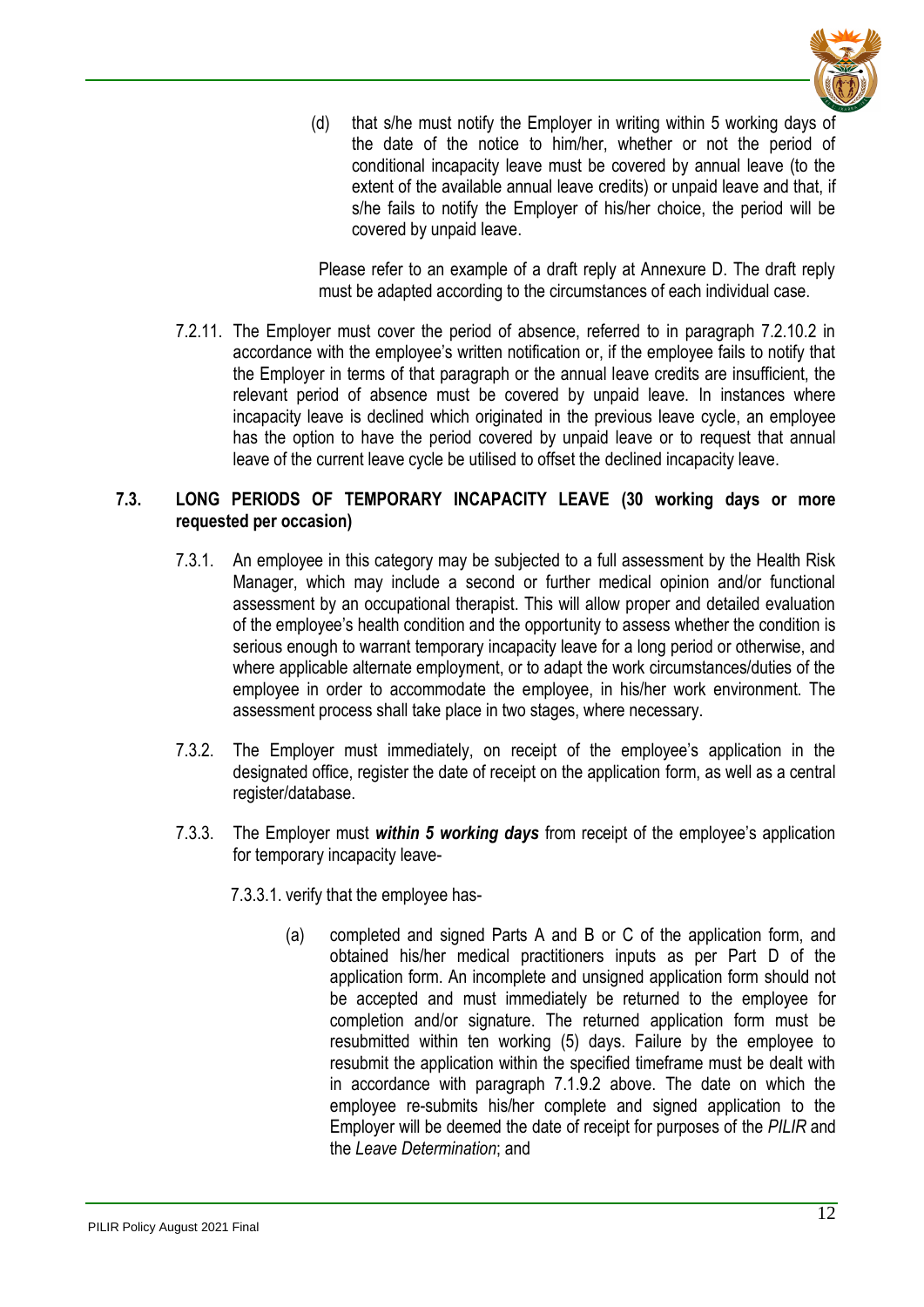

(b) attached to his/her application the under-mentioned documents/ information. Please use the checklist at Part F, provided on the application form. The Employer must not remove any documents provided additionally by the employee, since it may jeopardise the outcome of the application. If an employee, with his/her application, enclosed a sealed envelope marked for the attention of the Health Risk Manager, such envelope must not be opened and be forwarded to the Health Risk Manager with the application as is.

## i) **Compulsory information**

A medical certificate as determined in the *Leave Determination*.

- ii) **Recommended information**
	- A. Current medical reports not older than 6 months. Reports for applications based on psychiatric conditions must not be older than 2 months;
	- B. Current blood tests, x-ray results, scan results, etc; and
	- C. Additional written motivation provided by the employee.
- (c) verify that the employee's supervisor completed and signed Part E of the application form. An incomplete and unsigned application form must immediately be returned to the supervisor. The returned application form must be resubmitted within five (5) working days. Failure by the supervisor to resubmit the application form within the specified timeframe must be dealt with in accordance with paragraph 7.1.9.2 above.
- 7.3.3.2. **conditionally** grant a maximum of 30 consecutive working days temporary incapacity leave with full pay subject to the outcome of his/her investigation into the nature and extent of the employee's incapacity. The employee must accordingly be notified in writing. Use the example of the *pro forma* letter at Annexure C; and;
- 7.3.3.3. **immediately** complete the department's report to the Health Risk Manager provided for in Part F of the application form and refer the application form to the Health Risk Manager together with -
	- $(a)$  the employee's sick leave records<sup>3</sup> for at least the current sick leave cycle and if available for the previous sick leave cycle;
	- (b) the employee's annual and other leave records for the corresponding periods;
	- (c) the relevant shift roster if an employee is a shift worker; and

<u>.</u>

<sup>&</sup>lt;sup>3</sup> Sick leave records include all previous applications for normal sick and or incapacity leave plus supporting documents such as the medical certificates and, if available, medical reports.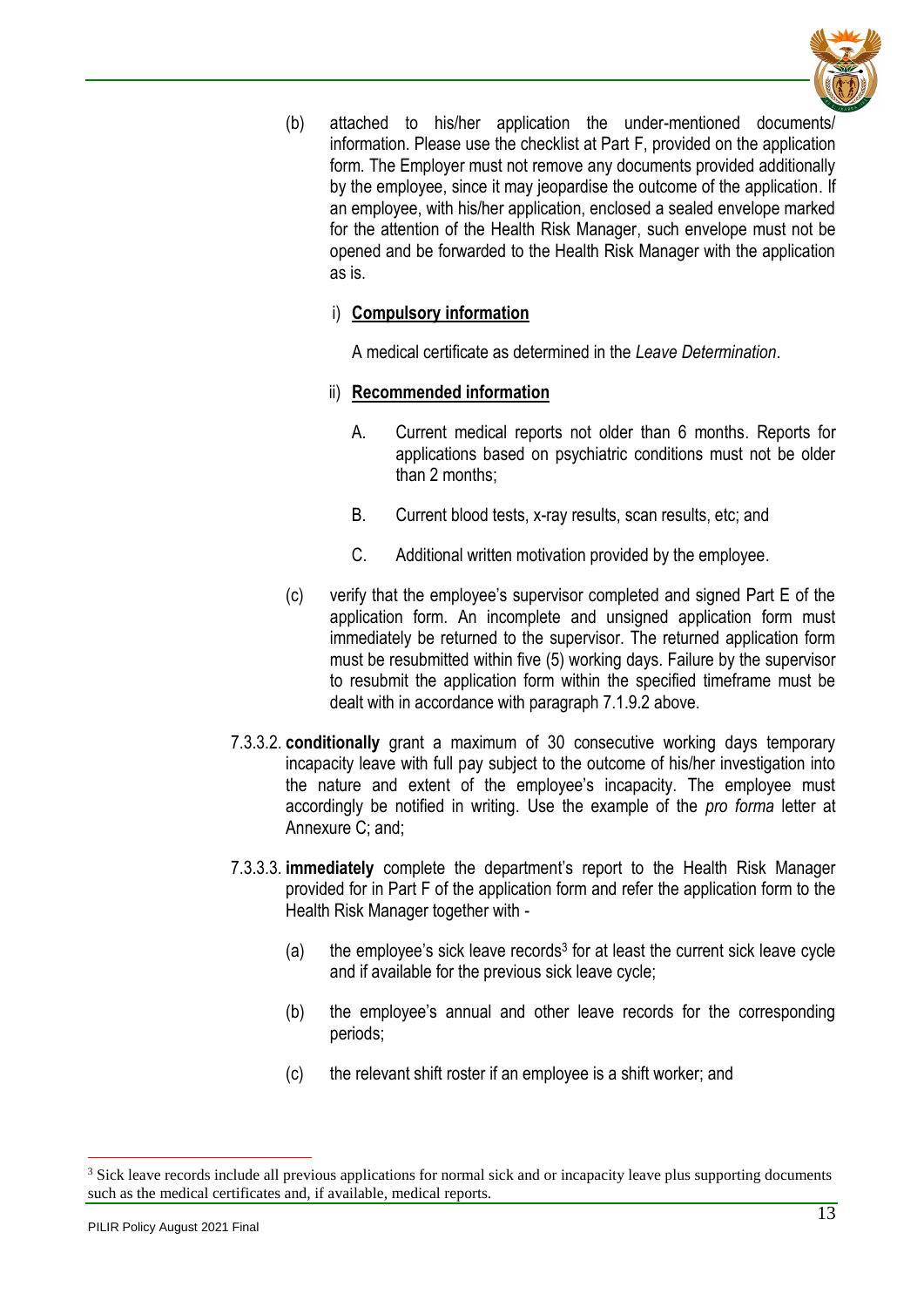

(d) the medical report issued in terms of section 17(3)(b) of the BCEA, 1997 if the employee performs on a regular basis work between 23:00 and 06:00 the next day and has requested to be subjected to a medical examination.

(A summary of the employee's leave records could be retrieved from PERSAL, i.e. the dedicated PERSAL function is # 4.5.11-Enquiry: Leave/Leave Credits).

7.3.4. The Health Risk Manager must acknowledge receipt of the above-mentioned report within *2 working days* and confirm in writing that the Employer shall receive feedback on the application *within 12 working days inclusive of the aforementioned 2 working days*. It is incumbent on the Employer to confirm that the Health Risk Manager received the documentation as required.

#### **7.3.5. Assessment Process By The Health Risk Manager**

#### 7.3.5.1. **Primary Assessment**

- (a) The Health Risk Manager must within *12 working days* advise the Employer on the employee's application for temporary incapacity leave for either the full period, if a secondary assessment is not necessary, or a maximum of 30 working days in those instances where a need has been identified for a secondary assessment.
- (b) The purpose of the assessment is to
	- i) determine the validity of the application for temporary incapacity leave;
	- ii) determine the need for ongoing temporary incapacity leave;
	- iii) determine the appropriate duration of the leave;
	- iv) provide preliminary advice on the management of the condition; and
	- v) advise a full health assessment, if applicable.
- (c) The assessment by the Health Risk Manager must include, among other, the following:
	- i) The scrutiny of the available medical information; sick leave certificate(s) by a medical practitioner, additional information provided by the employee with his/her application in the form of the medical reports, test results and additional motivation, as well as the employee's sick leave profile for the current and previous (if applicable) sick leave cycles, in conjunction with the employee's annual leave profile for the corresponding periods (if available).
	- ii) If the employee consented thereto, contact with the treating medical practitioner to verify information where necessary.
	- iii) The impact that the employee's medical condition has on his/her work performance and work attendance, if possible.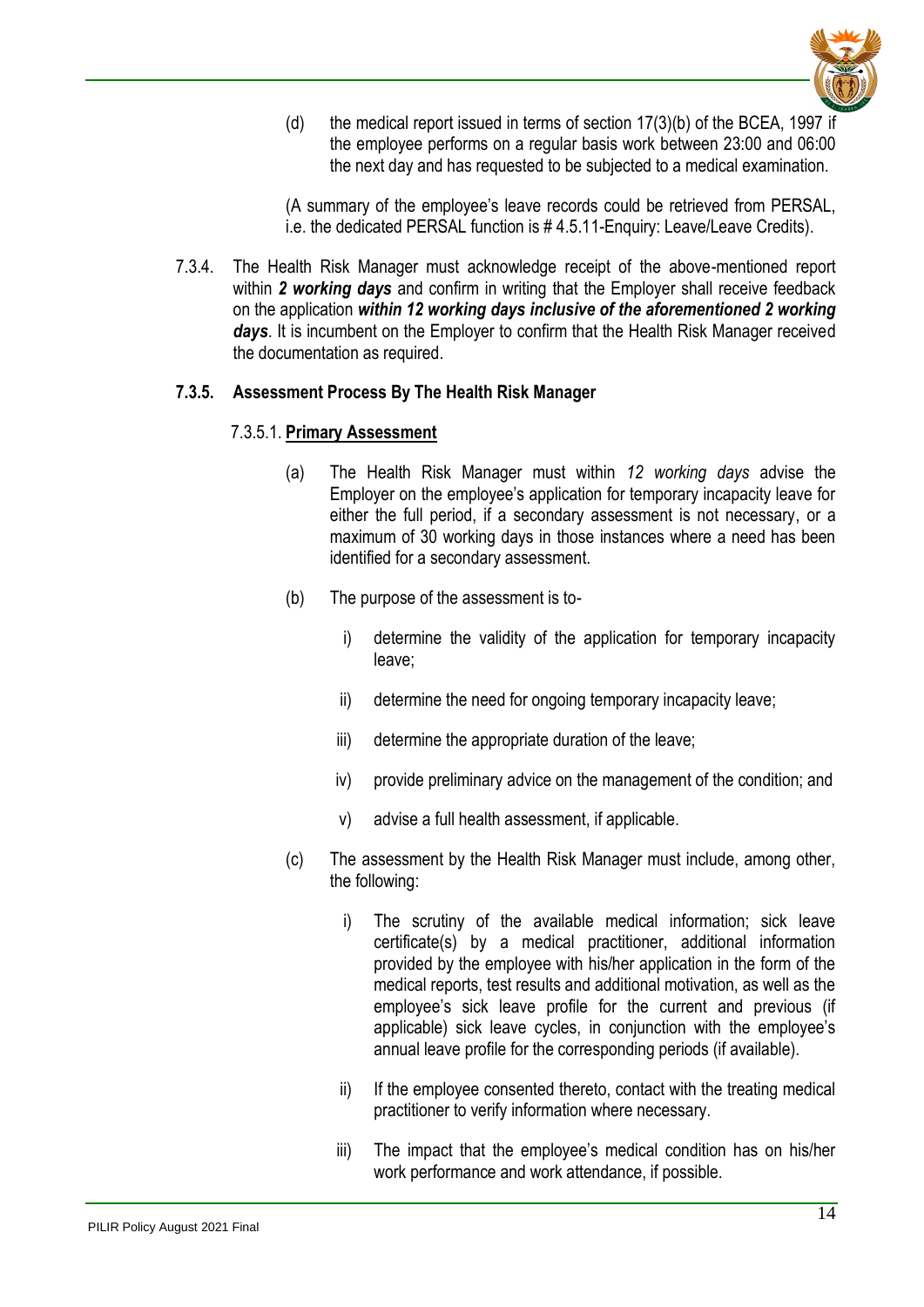

- iv) By categorising the application for temporary incapacity leave into one of the categories referred to in paragraph 7.3.5.2 (e).
- (d) The Health Risk Manager must forward its advise on the outcome of the primary assessment to the Employer in respect of the following:
	- i) The validity of the application for incapacity leave.
	- ii) The appropriate duration of the leave.
	- iii) The categories contemplated in par. 7.3.6.2 (e), whilst maintaining confidentiality relating to medical information.
	- iv) The need of the Health Risk Manager to proceed with the secondary assessment to thoroughly investigate-
		- A the necessity for ongoing temporary incapacity leave;
		- B the management of the condition; and
		- C whether the incapacity is of a permanent nature and whether the Employer should investigate and consider alternate employment, or to adapt the work circumstances/duties of the employee in order to accommodate the employee, or to retire the employee on grounds of ill-health.

In such event, the Health Risk Manager must immediately continue with the secondary investigation.

(e) The Employer must within 30 working days after the receipt of both the application form and medical certificate referred to in paragraphs 7.1.4 and 7.1.5.2, approve or refuse temporary incapacity leave granted conditionally, or where applicable the approval or refusal of additional temporary incapacity leave. In making a decision, the Employer must apply his/her mind to the medical certificate (with or without describing the nature and extent of the incapacity) contemplated in paragraph 7.1.5.2, medical information/records contemplated in paragraph 7.1.5.4 (if the employee consented to disclosure), the Health Risk Manager's advice, the additional information supplied by the employee in paragraph 7.1.5.3 (if any) and all other relevant information available to the Employer and based thereon approve or refuse the temporary incapacity leave granted conditionally, on conditions that the Employer may determine, e.g. to instruct the employee to return to work while the secondary assessment is undertaken. Such instruction should however, be considered and applied with circumspect. However, should the employee fail to adhere to such an instruction s/he expose him/herself to possible disciplinary action.

Please use Part G of the application form for purposes of the decisionmaking process.

(f) If the Employer -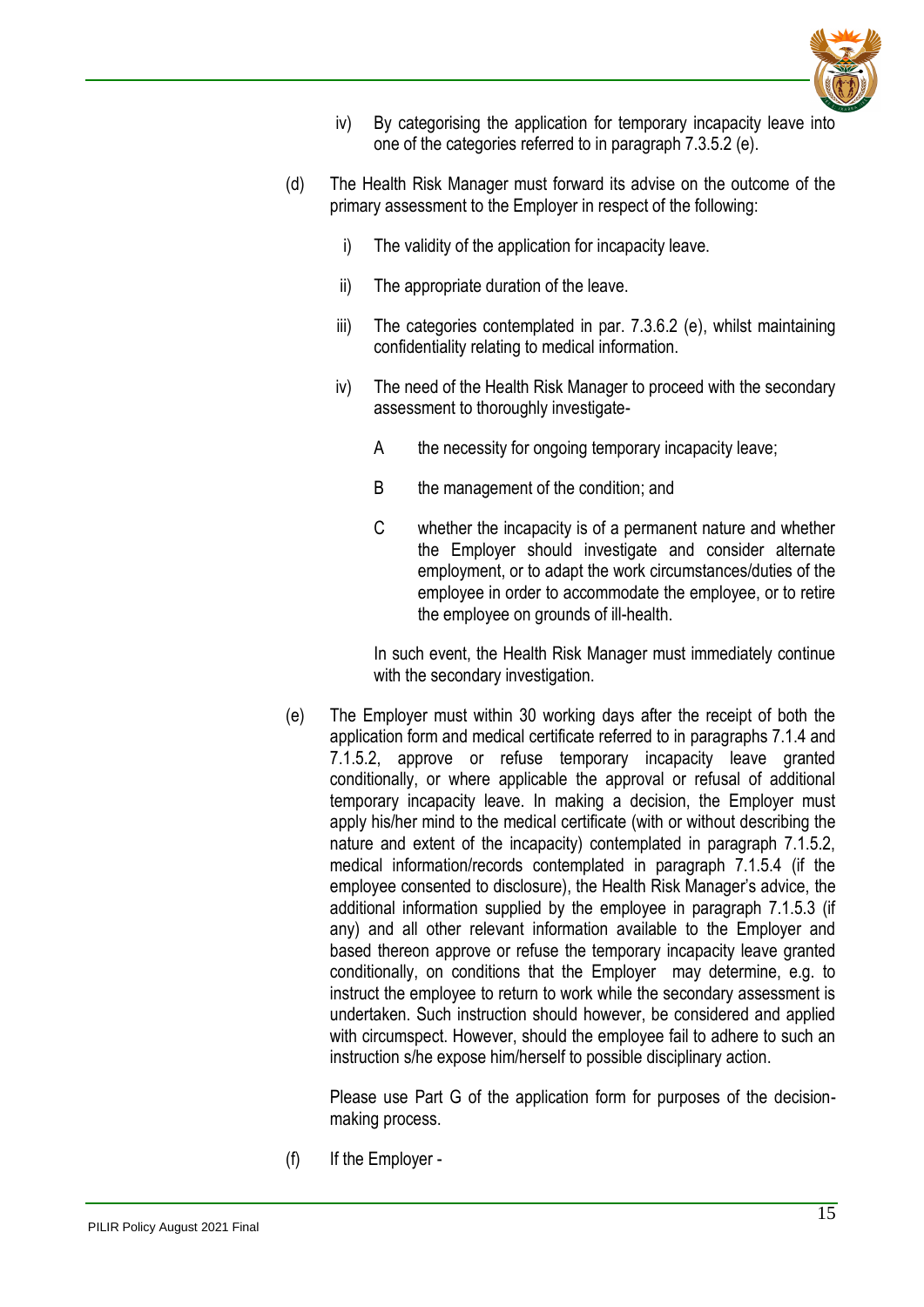

- (i) approves the temporary incapacity leave granted conditionally, such leave must be converted into temporary incapacity leave; or
- (ii) refuses the temporary incapacity leave granted conditionally, s/he must notify the employee in writing-
	- A. of the refusal;
	- B. of the reasons for the refusal;
	- C. that if s/he is not satisfied with the Employer's decision, that s/he may lodge a grievance as contemplated in par. 10; and
	- D. that s/he must notify the Employer in writing within 5 working days of the date of the notice to him/her, whether or not the period of conditional incapacity leave must be covered by annual leave (to the extent of the available annual leave credits) or unpaid leave and that, if s/he fails to notify the Employer of his/her choice, the period will be covered by unpaid leave.

Please refer to an example of a draft reply at Annexure D. (This letter must be adapted according to the circumstances of each individual case).

- (g) The Employer must cover the period of absence, referred to in paragraph 7.3.5.2(e) in accordance with the employee's written notification or, if the employee fails to notify that the Employer in terms of that paragraph or the annual leave credits are insufficient, the relevant period of absence must be covered by unpaid leave. In instances where incapacity leave is declined which originated in a previous leave cycle, an employee has the option to have the period covered by unpaid leave or to request that annual leave of the current leave cycle be utilised to offset the declined incapacity leave.
- (h) In the instance where the Health Risk Manager identified and continued with the need for the secondary assessment, the employee must be informed concurrently with the decision in paragraph 7.3.5.2(e), and the fact that s/he has to avail him/herself for possible medical examinations, if the employee has given his/her consent. The Employer may in such an instance conditionally grant the employee additional days' temporary incapacity leave pending the outcome of the secondary assessment.

#### **7.3.5.2. Secondary Assessment**

- (a) Once the Health Risk Manager has identified the need for a secondary assessment in its advice to the Employer, it must automatically continue with such an assessment.
- (b) For purposes of the secondary assessment the Health Risk Manager or the Employer may request additional information from either the Employer and/or the employee to-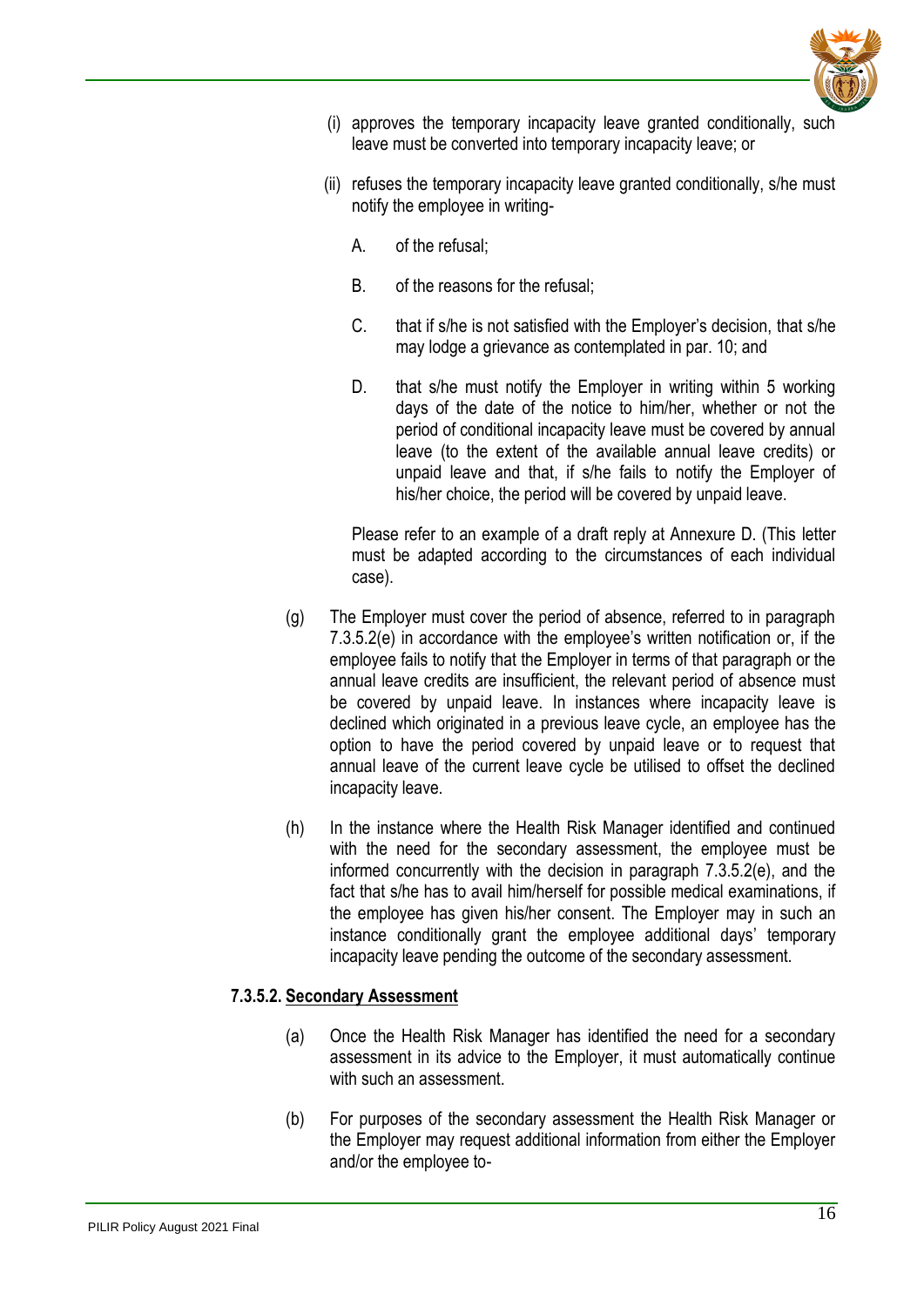

- i) investigate, verify or expand information received;
- ii) provide further independent and impartial opinions on the nature and extent of the condition/s on which the application is based; and/or
- iii) ascertain more precisely the functional implications of the condition(s) on the employee's work performance.
- (c) Once there is adequate information, consistent criteria will be applied to assess an application in an objective and equitable manner to determine the nature and extent of the employee's incapacity, with due consideration to
	- i) the need for ongoing temporary incapacity leave (i.e. beyond 30 working days),
	- ii) the management of the condition; and
	- iii) whether the incapacity is of a permanent nature and whether the Employer should investigate and consider alternate employment, or to adapt the work circumstances/duties of the employee in order to accommodate the employee, or to retire the employee on grounds of illhealth.
- (d) The Health Risk Manager must in the assessment of the employee's application consider the following aspects:
	- i) The nature and extent of the physical impairment, with reference to factors such as mobility, strength, co-ordination, balance, vision, hearing and pain.
	- ii) The nature and extent of psychological/mental impairment, with reference to factors such as mood, cognition, behaviour, communication and motivation.
	- iii) Job specific factors, such as activities of daily work, key performance areas, specific occupational requirements, quality of work, productivity and work habits.
	- iv) Duration of the condition.
	- v) Residual functional capacity of the employee (the employee's capabilities despite the medical condition/s), with reference to factors such as effort, tolerance, endurance and psychological functioning.
	- vi) Potential to perform alternative work, taking into account the particular employee's education, training, work experience, aptitude and age.
	- vii) Rehabilitation and re-skilling potential, taking into account the reasonableness thereof with regard to the particular medical condition, the anticipated outcome, the availability of an appropriate service provider, the duration and cost.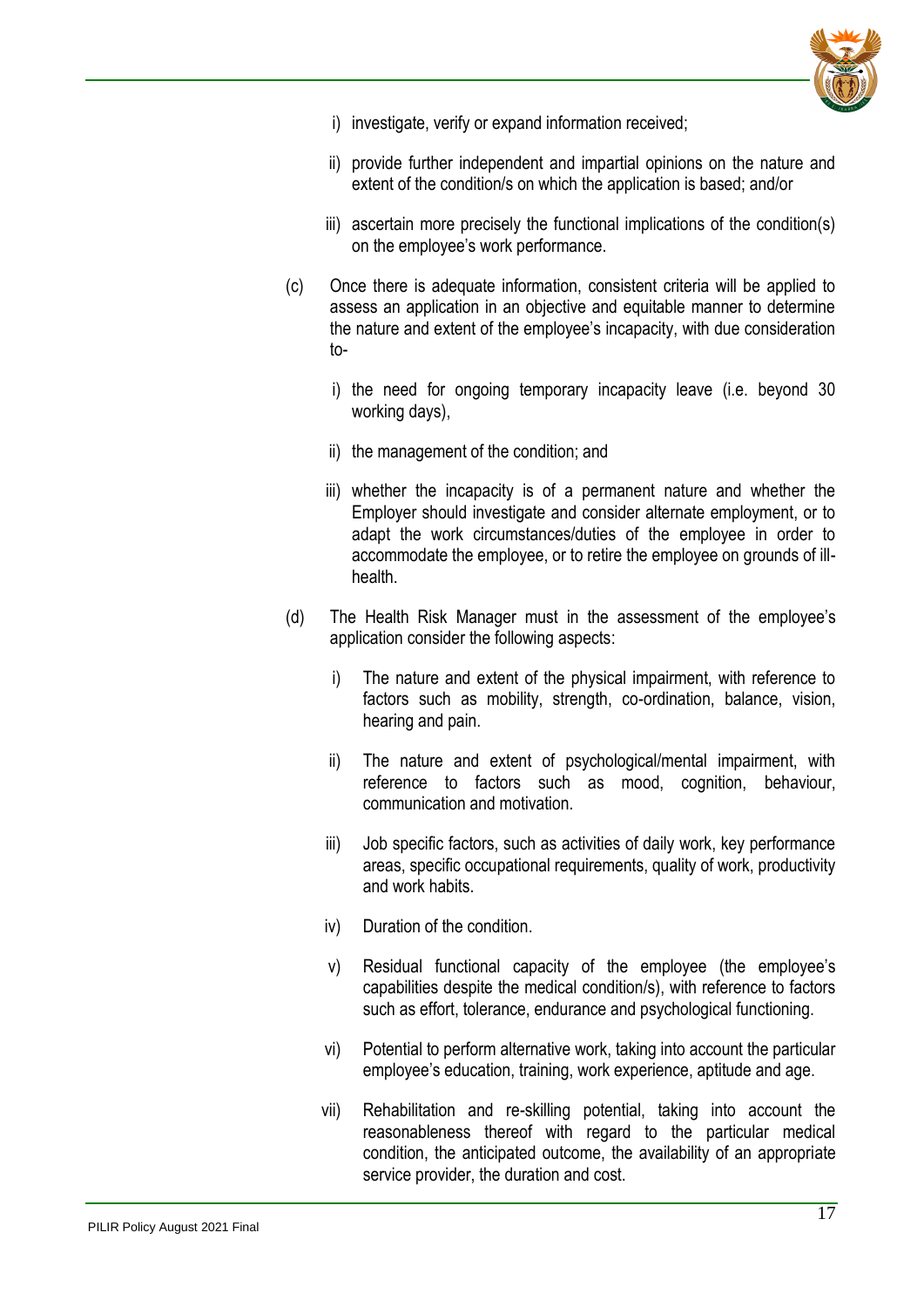

- viii) Future earning potential of an employee, considering existing skills and plans to generate income.
- (e) The Health Risk Manager must divide applications for a long period of temporary incapacity leave into the following categories:
	- i) Employees who applied for clearly invalid reasons and for whom temporary incapacity leave should be declined.
	- ii) Employees who applied for valid reasons and for whom temporary incapacity leave should be granted for a certain period.
	- iii) Employees who applied for valid reasons and to whom temporary incapacity leave should be granted subject to them undergoing specified medical treatment.
	- iv) Employees who applied for valid reasons and in respect of whom the Health Risk Manager advised that his/her incapacity is permanent and whose cases the Employer needs to investigate/consider with a view to alternate employment, or to adapt the work circumstances/duties of the employee in order to accommodate the employee, or to retire the employee on grounds of ill-health, if applicable.
- (f) While the secondary assessment is undertaken, the Employer may instruct an employee to return to work, if considered appropriate. If an employee
	- i) fails to adhere to such instruction; or
	- ii) presents a medical certificate for the same condition under consideration, the employee may expose him/herself for possible disciplinary action.
- (g) If an application falls under any of the listed categories in (i) to (iv), contemplated in subparagraph (e) above, the Health Risk Manager must advise the Employer, within 40 working days from the commencement of the secondary assessment, on the application, while maintaining the confidentiality relating to medical information.
- (h) The Employer must apply his/her mind to the medical certificate (with or without describing the nature and extent of the incapacity) contemplated in paragraph 7.1.5.2, medical information/records contemplated in paragraph 7.1.5.4 (if the employee consented to disclosure), the Health Risk Manager's advice, the additional information supplied by the employee in terms of paragraph 7.1.5.3 (if any) and all other relevant information available to the Employer and based thereon decides on
	- i) the approval or refusal of the ongoing temporary incapacity leave,
	- ii) the management of the employee's medical condition;
	- iii) the approval or refusal of the additional days temporary incapacity leave granted pending the outcome of the secondary assessment;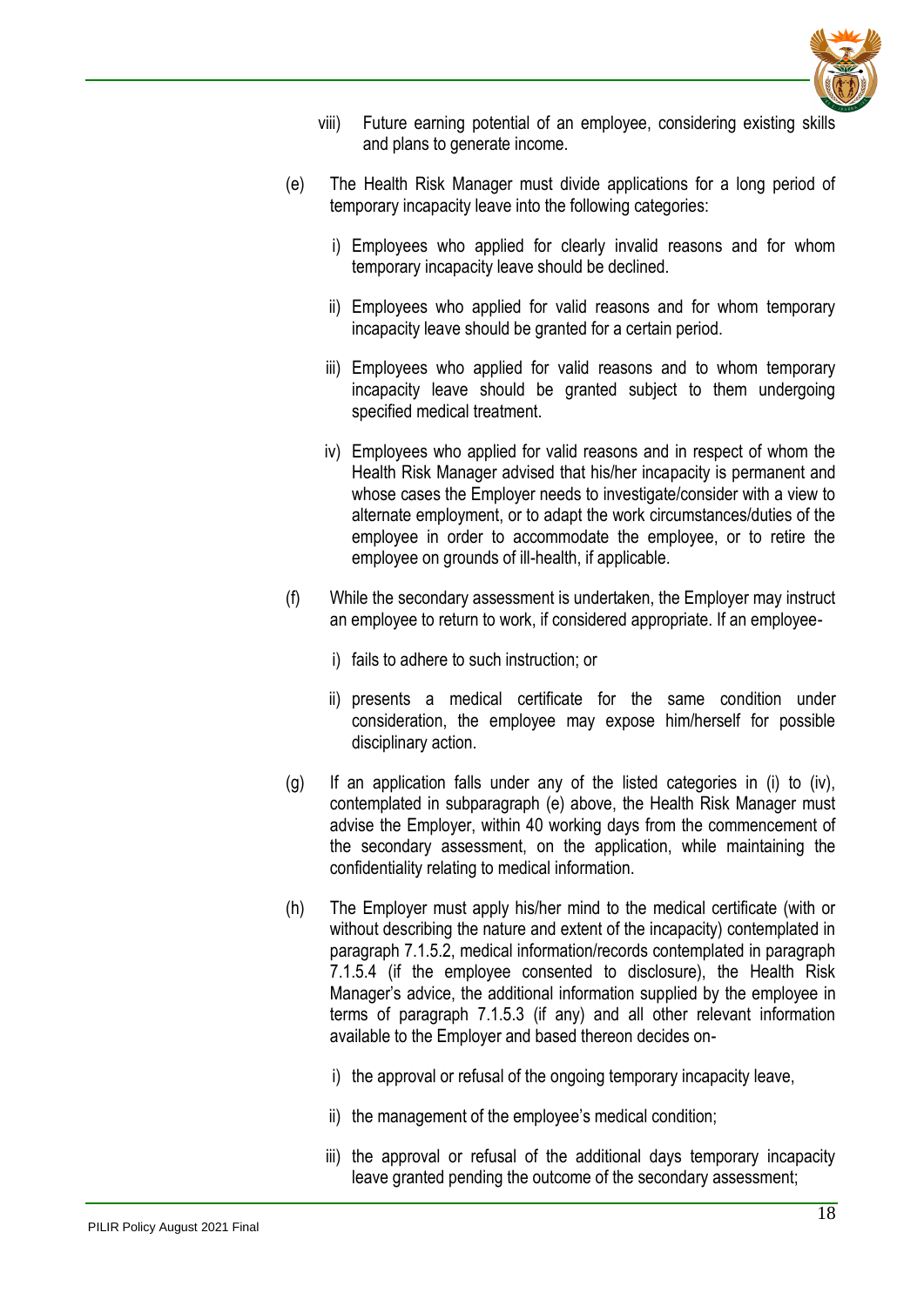

- iv) other conditions which the Employer may deem fit, e.g. to instruct the employee to return to work;
- v) whether the condition is permanent, and if so action plans to implement the Health Risk Manager's advice in respect of the possible alternate employment, adaptation of the employee's work circumstances/duties or to retire the employee on grounds of ill-health (if applicable)
- (i) If the Employer
	- i) approves the temporary incapacity leave granted conditionally, such leave must be converted into temporary incapacity leave; or
	- ii) refuses the temporary incapacity leave granted conditionally, s/he must notify the employee in writing-
		- A. of the refusal;
		- B. of the reasons for the refusal; and
		- C. that he is not satisfied with the Employer's decision, that s/he may lodge a grievance as contemplated in par. 10; and
		- D. that s/he must notify the Employer in writing within 5 working days of the date of the notice to him/her, whether or not the period of conditional incapacity leave must be covered by annual leave (to the extent of the available annual leave credits) or unpaid leave and that, if s/he fails to notify the Employer of his/her choice, the period will be covered by unpaid leave.

Please refer to an example of a draft reply at Annexure D. The draft reply must be adapted according to the circumstances of each individual case).

<span id="page-18-0"></span>(j) The Employer must cover the period of absence, referred to in paragraph (i) ii) in accordance with the employee's written notification or, if the employee fails to notify that the Employer in terms of that paragraph or the annual leave credits are insufficient, the relevant period of absence must be covered by unpaid leave. In instances where incapacity leave is declined which originated in a previous leave cycle, an employee has the option to have the period covered by unpaid leave or to request that annual leave of the current leave cycle be utilised to offset the declined incapacity leave.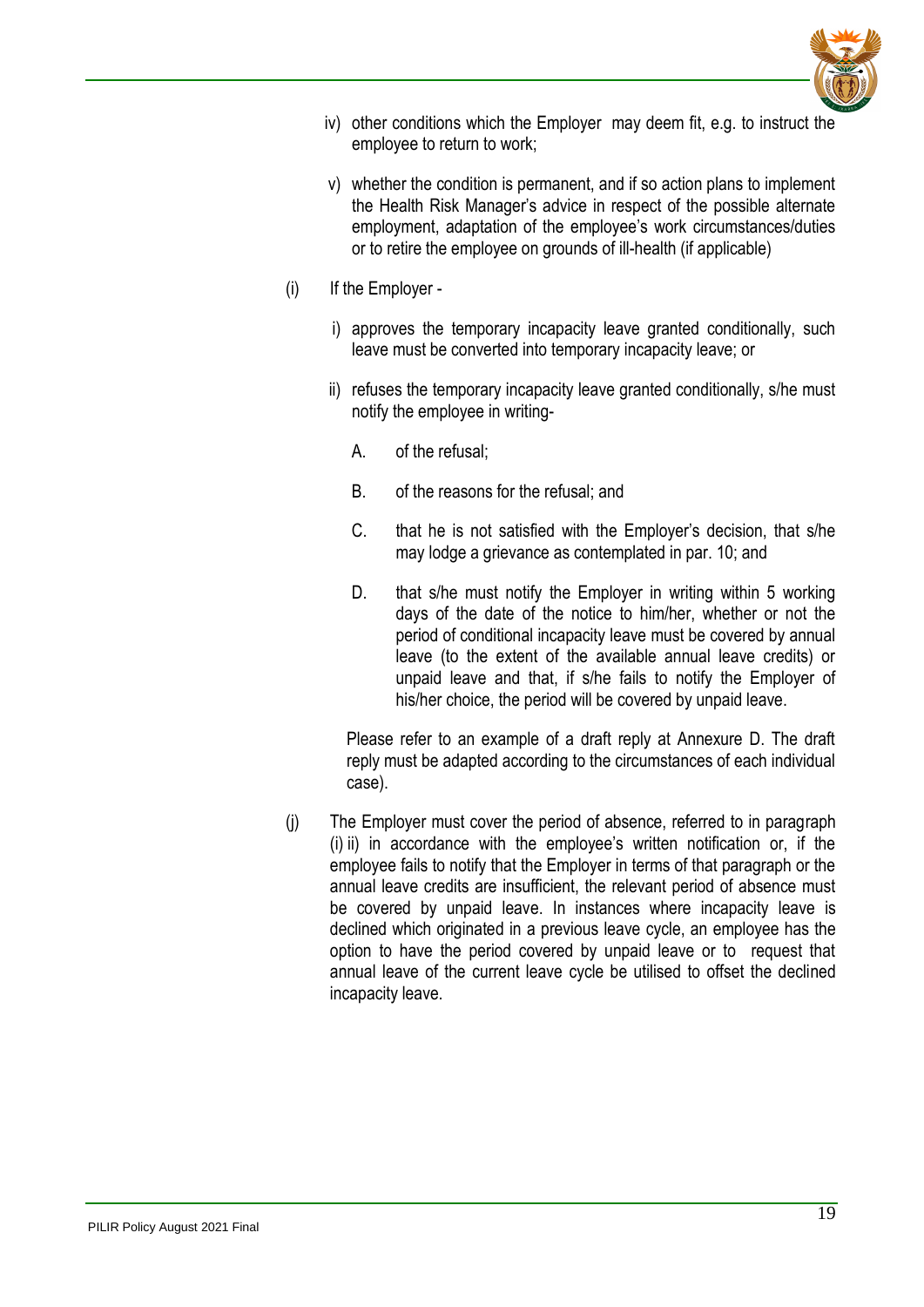

## **7.4. PERMANENT INCAPACITY LEAVE**

- 7.4.1. An employee shall not directly access or apply for permanent incapacity leave. The Employer may grant an employee up to a maximum of 30 working days' permanent incapacity leave once s/he has following the above-mentioned assessment process determined that an employee's condition is permanent. The Employer must during this period and in accordance with the advice of the Health Risk Manager, ascertain the feasibility of-
	- (a) alternative employment; or
	- (b) adapting duties or work circumstances to accommodate the employee.
- 7.4.2. An employee, whose degree of incapacity has been certified as permanent but who can still render a service, may be redeployed horizontally with retention of his or her benefits. If the redeployment necessitates reallocation to a job of a lower grading, it must be explained well in advance and the continued utilisation of the employee must, in this regard, be with her or his consent. If the employee's redeployment entails retraining or retooling, the Employer must take requisite resources (time and financial) and potential returns into consideration before approving redeployment. The redeployment of an employee's services must ensure the optimal utilisation of her or his competencies and may not compromise service delivery.
- 7.4.3. If an employee refuses to accept the adapted duties or to move to alternative employment, which is more suitable for his/her incapacity, the Employer may, subject to due process being followed, terminate the services of the employee concerned on grounds of operational reasons in accordance with paragraph 17(2)(b) of the PSA.
- 7.4.4. If both the Employer and the employee are convinced that the employee will never be able to render an effective service at her or his level or rank, the employee/Employer may proceed with the process of termination of service on grounds of ill-health, which be dealt with in terms of section 17(2)(a) of the PSA.
- 7.4.5. The Employer may extend the period, referred to in paragraph 7.4.1, up to a maximum 30 working days in order to finalise processes already commenced. If the processes are not completed within the 60 working days, the case must be referred to the Director-General: Public Service and Administration together with a report explaining the reasons for the delay.

#### <span id="page-19-0"></span>**8. INJURY ON DUTY**

- 8.1. Injury on duty cases should strictly be dealt with in terms of the processes determined in the COIDA and should not be dealt with through the PILIR process.
- 8.2. The absences of these employees are to be covered by Leave for Occupational Injuries and Diseases provided for in the Leave Determination.

#### <span id="page-19-1"></span>**9. EMPLOYEES WHO PASSED AWAY**

9.1. If an employee passes away after submitting an application for temporary incapacity leave a decision on such application must be made where the information provided is sufficient. However, where a decision cannot be made due to a lack of information, the Head of Department or his/her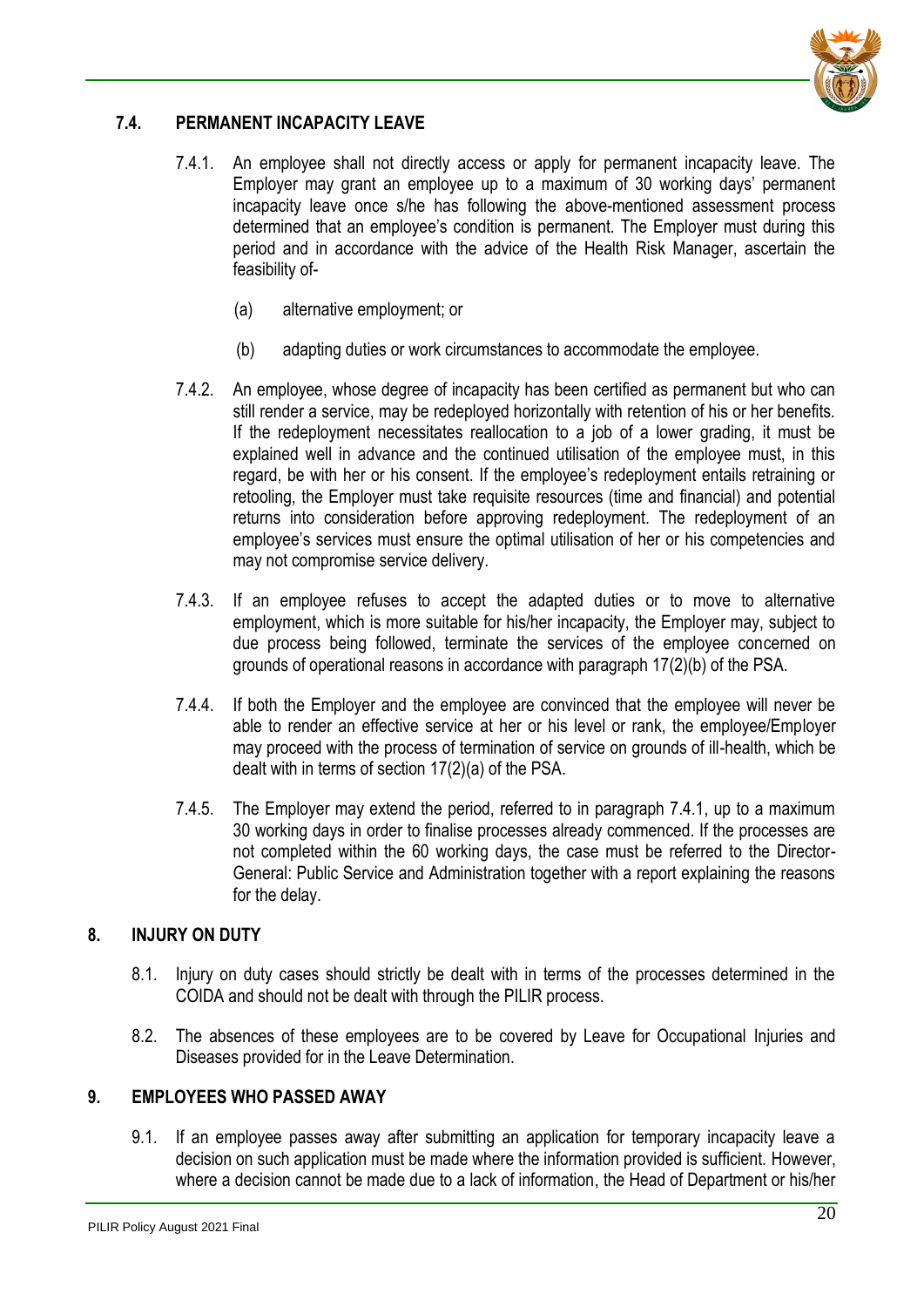

delegate must approve such application for temporary incapacity leave and close the application. Any decision must take into account the recommendation from the Health Risk Manager.

#### <span id="page-20-0"></span>**10. ILL-HEALTH RETIREMENT**

- 10.1. The Employer must submit an application for ill-health retirement as soon as it is evident that an employee may not be able to return to work following incapacity. An employee may decide to apply for ill-health retirement.
- 10.2. An application for ill-health retirement may be lodged even before an employee's normal sick leave credits have been exhausted.
- 10.3. The advantages of early submission include:
	- 10.3.1. sufficient time for considering additional requirements, e.g. the possible redeployment, reskilling, etc. of the employee;
	- 10.3.2. early commencement of processing payments;
	- 10.3.3. allows time for appropriate action by the Employer when the application is repudiated; and
	- 10.3.4. allows early intervention and management of a condition, thereby preventing it from resulting in permanent incapacity.

#### <span id="page-20-1"></span>**10.4. APPLICATION FOR ILL-HEALTH RETIREMENT**

- 10.4.1. The ill-health retirement form at Annexure E must be completed and forwarded without delay to the Health Risk Manager with all the supporting information. However, if an employee was as a result of his/her application for incapacity leave, subject to a full assessment by the Health Risk Manager, the shortened application contemplated in paragraph 8.7 must be used.
- 10.4.2. The ill-health retirement form at Annexure E comprises of seven (7) parts, i.e.:
	- (a) Part A: Details of Employee
	- (b) Part B: Employee Consent Form
	- (c) Part C: Employee Refusal of Consent Form
	- (d) Part D: Medical Report (To be completed by the attending doctor)
	- (e) Part E: Motivation of Supervisor/Manager
	- (f) Part F: Report to the Health Risk Manager Completed by the Human Resources Division
	- (g) Part G: Final Decision by the Head of Department
- 10.4.3. Parts A to F must be completed before submission to the Health Risk Manager.
- 10.4.4. Part A: Details of Employee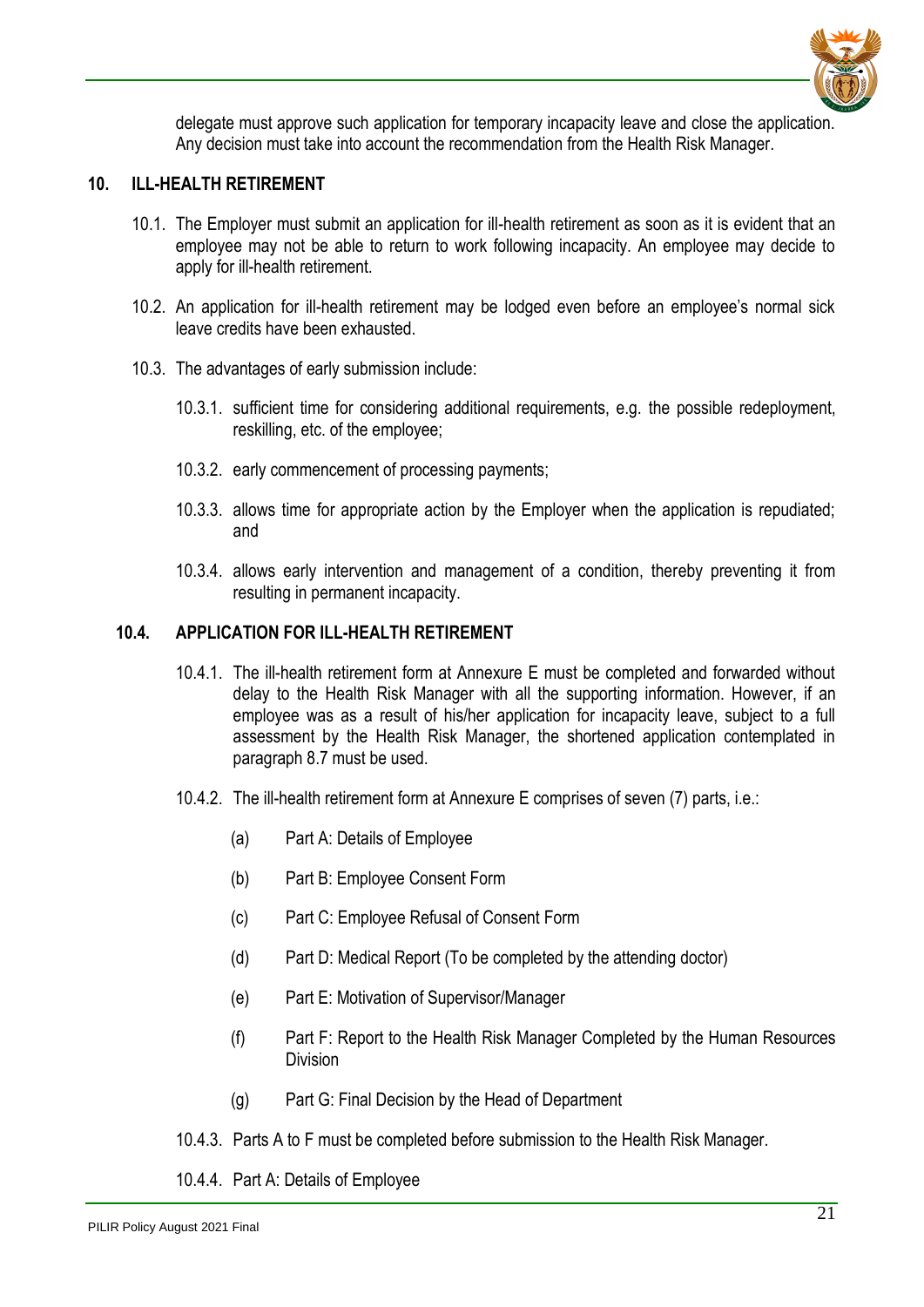

- 10.4.4.1. The employee must complete this part. If s/he is unable to complete it (on account of health-related factors or language limitations), another person or a departmental representative may assist the employee in completing the form.
- 10.4.4.2. This part contains personal information on the employee, as well as a description of his/her impairment and its effect on his/her work duties.
- 10.4.4.3. A certified copy of the employee's Identification Document must be attached to the application.
- 10.4.5. Part B: Employee Consent Form

The employee must complete this part indicating his/her choice to grant consent.

10.4.6. Part C: Employee Refusal of Consent Form

The employee must complete this part indicating his/her choice not to grant consent.

- 10.4.7. Part D: Statement by the Treating Medical Practitioner
	- 10.4.7.1. The medical practitioner(s), preferably a medical specialist treating the employee on whom the application is based, must complete this part. If a general practitioner completes the form, an additional report from a medical specialist specialising in the medical field related to the employee's condition, must be obtained and also submitted. If more than one medical practitioner is involved in the treatment of the employee, each of the medical practitioners must complete a form.
	- 10.4.7.2. Any other relevant medical reports, results of investigations, such as X-rays, blood tests, ECG and histology results and reports by other health care professionals must be attached to the application.
	- 10.4.7.3. The cost of consultations and completion of required reports by the medical practitioners is for the account of the employee.
- 10.4.8. Part E: Motivation of Supervisor/Manager
	- 10.4.8.1. The employee's supervisor or manager must complete this part.
	- 10.4.8.2. The purpose of this form is to gather information on the impact the employee's ill-health has on work performance in relation to his/her job demands as observed by the supervisor or manager and any feasible modifications to work duties and work environment that may be made to accommodate the employee.
- 10.4.9. Part F: Report to the Health Risk Manager Completed by the Human Resources Division
	- 10.4.9.1. A Human Resources representative a must complete this part.
	- 10.4.9.2. The following documents must be attached to the application:
		- (a) A job description;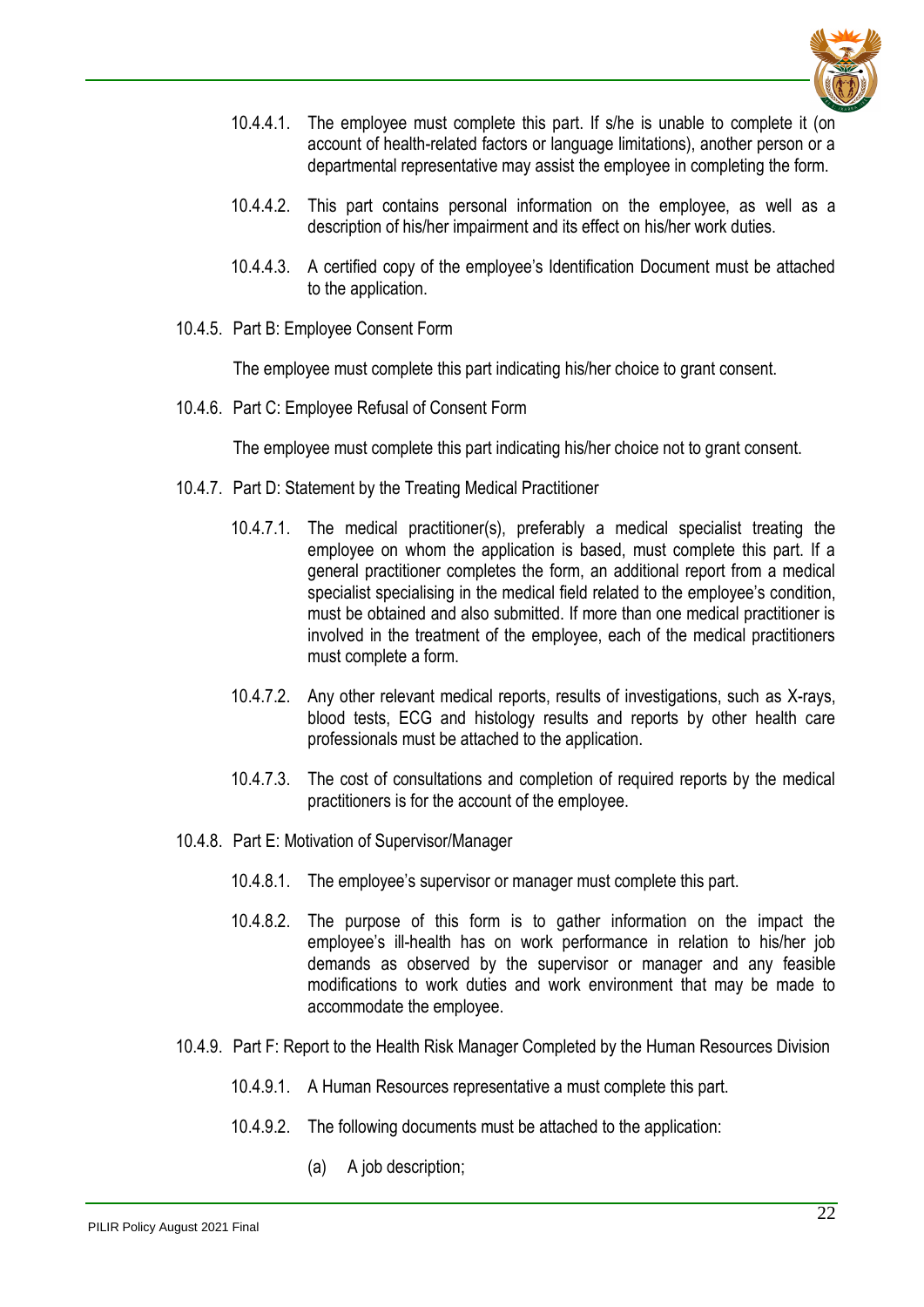

- (b) Copies of all sick leave forms and medical certificates for the current and previous leave cycle;
- (c) The sealed envelope marked for the attention of the Health Risk Manager if supplied by employee;
- (d) The relevant shift roster if an employee is a shift worker; and
- (e) The medical report issued in terms of section 17 (3)(b) of the BCEA, 1997 if the employee performs on a regular basis work between 23:00 and 06:00 the next day and has requested to be subjected to a medical examination.
- 10.4.10.Part G: Final Decision By The Head Of Department
	- 10.4.10.1. This part contain the decision of the Head of Department on the ill-health retirement requested

#### <span id="page-22-0"></span>**10.5. ASSESSMENT PROCESS**

- 10.5.1. The Health Risk Manager must provide the employer with advice within 90 working days on the possible ill-health retirement of the employee.
- 10.5.2. The Health Risk Manager must assess an employee's application for ill-health retirement, which involves, amongst others, scrutinising the available medical and occupational information by the treating medical practitioners, conferring with the relevant medical practitioners (if necessary), obtaining a second opinion (if necessary) and additional information, if requested. The Health Risk Manager must provide its advice to the Employer with regard to the following:
	- 10.5.2.1. The validity of the application for ill-health retirement.
	- 10.5.2.2. The management of the condition, if applicable.
	- 10.5.2.3. Whether the Employer should investigate and consider alternate employment, or to adapt the work circumstances/duties of the employee to accommodate the employee, if applicable.
- 10.5.3. The Health Risk Manager must consider the following factors:
	- 10.5.3.1. The personal and occupational profiles of the employee, as obtained from the statements by the employee and the Employer.
	- 10.5.3.2. The medical information detailing the nature and severity of the condition on which the application is based, as well as any additional information.
	- 10.5.3.3. The impact that the medical condition has on the employee's work performance and work attendance.
- 10.5.4. The Health Risk Manager may request additional information to-
	- 10.5.4.1. investigate, verify or expand information received; and/or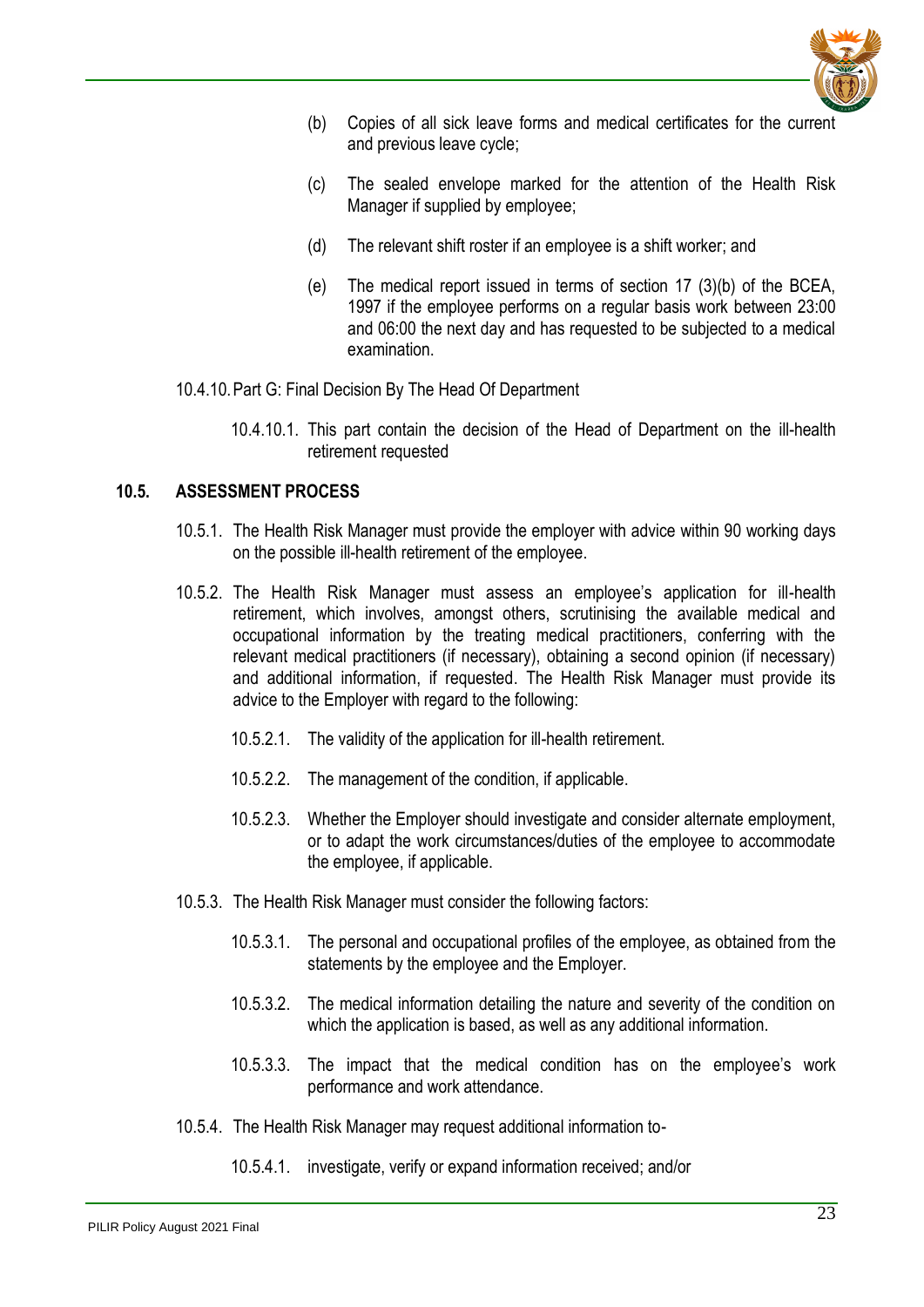

- 10.5.4.2. ascertain more precisely the functional implications of the condition(s) on the employee's work performance.
- 10.5.5. The Health Risk Manager may, depending on circumstances, request the Employer to supply information from selected internal sources, such as line managers and human resources practitioners.
- 10.5.6. The Health Risk Manager may also request information from external sources and service providers, which will be selected with reference to their expertise, impartiality and location and who would be appointed at the discretion of the Health Risk Manager. These include:
	- 10.5.6.1. Independent medical specialists.
	- 10.5.6.2. Occupational therapists for functional/work capacity assessments.
	- 10.5.6.3. Psychologists.
	- 10.5.6.4. Private investigators.
- 10.5.7. Once adequate information is available, the Health Risk Manager must in the assessment of an employee's application consider the following aspects:
	- 10.5.7.1. The nature and extent of the physical impairment, with reference to factors such as mobility, strength, co-ordination, balance, vision, hearing and pain.
	- 10.5.7.2. The nature and extent of psychological/mental impairment, with reference to factors such as mood, cognition, behaviour, communication and motivation.
	- 10.5.7.3. Job specific factors, such as activities of daily work, key performance areas, specific occupational requirements, quality of work, productivity and work habits.
	- 10.5.7.4. Duration of the condition and period away from work.
	- 10.5.7.5. Residual functional capacity of the employee (the employee's capabilities despite the medical condition/s), with reference to factors such as effort, tolerance, endurance and psychological functioning.
	- 10.5.7.6. Potential to perform alternative work, taking into account the particular employee's education, training, work experience, aptitude and age.
	- 10.5.7.7. Rehabilitation and re-skilling potential, taking into account the reasonableness thereof with regard to the particular medical condition, the anticipated outcome, the availability of an appropriate service provider, the duration and cost.
	- 10.5.7.8. Future earning potential of an employee, considering existing skills and plans to generate income.
- 10.5.8. The Health Risk Manager shall, with due consideration to its findings on the full assessment of the employee's application, provide advice to the Employer in respect of the following: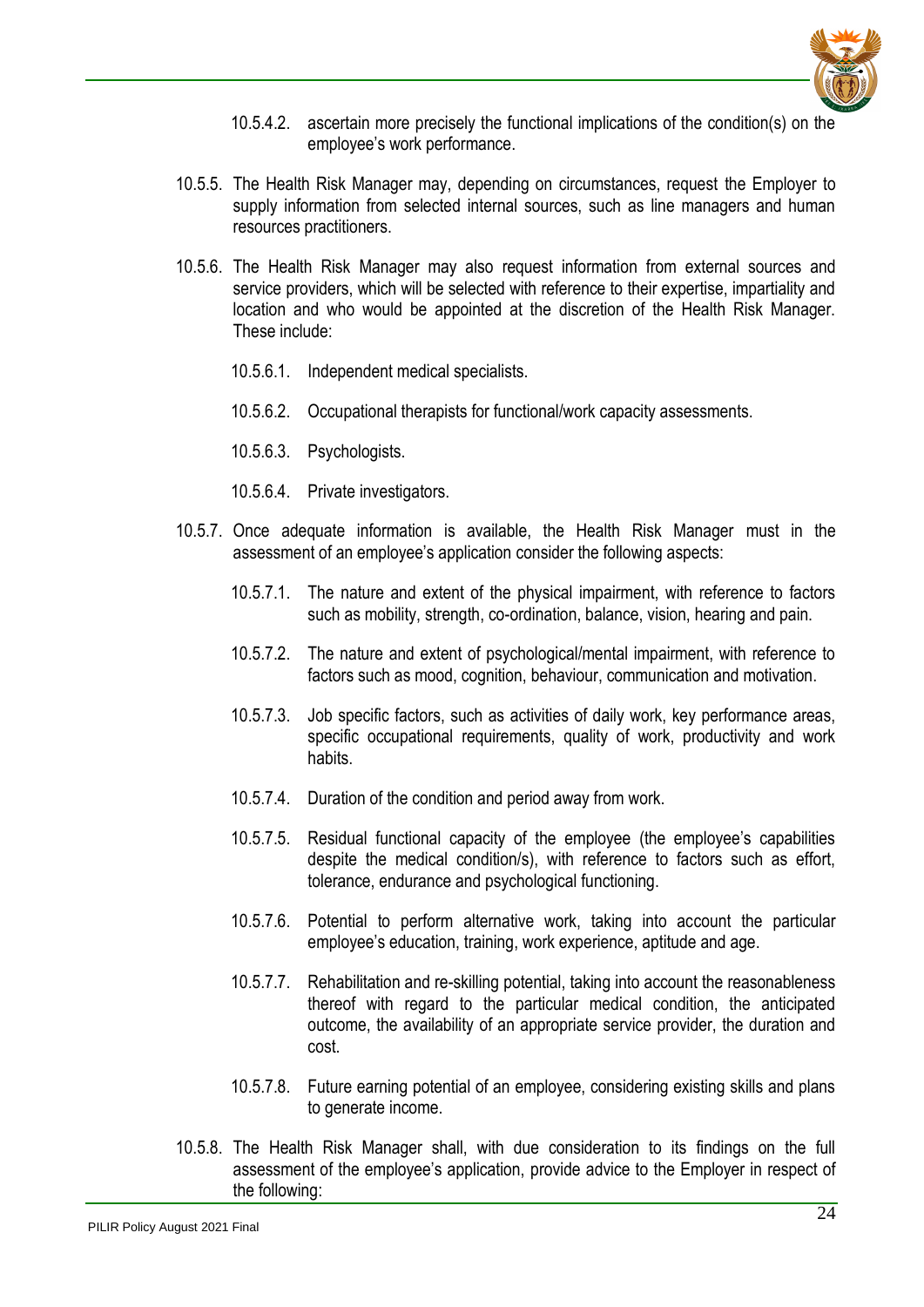

- 10.5.8.1. The validity of the application.
- 10.5.8.2. The extent of the incapacity (partial /full).
- 10.5.8.3. The appropriate duration of the incapacity (temporary/ permanent).
- 10.5.8.4. The potential for alternative work or workplace modifications.
- 10.5.8.5. The potential for rehabilitation or re-skilling.
- 10.5.8.6. Future strategy and requirements.
- 10.5.9. The Employer must, after due consideration to the advice from the Health Risk Manager, decide on the following:
	- 10.5.9.1. Whether the indisposition is of a permanent/temporary nature.
	- 10.5.9.2. The granting of incapacity leave, if applicable.
	- 10.5.9.3. The outcome of the investigation, if applicable, with regard to-
		- (a) Alternate employment; and
		- (b) Adapting duties or work circumstances to accommodate the employee.
	- 8.6.1.1 The retirement of the employee on grounds of ill-health, if applicable.
- 10.5.10.The Employer must inform the employee in writing of his/her decision, as well as the reasons for the decision.
- 10.5.11.Once it has been decided that the employee must be retired on grounds of ill-health, the Employer must, without delay, submit the prescribed forms, with copies of all the relevant documentation used for the assessment of the case, including the Health Risk Manager's advice, to the GEPF for instituting the payment of ill-health benefits.
- 10.5.12. If an employee refuses to accept the adapted duties or to move to alternative employment, which is more suitable for his/her incapacity or retirement on grounds of illhealth, the Employer may, subject to due process being followed, terminate the services of the employee concerned on grounds of operational reasons in accordance with paragraph 17(2)(b) of the PSA.

#### <span id="page-24-0"></span>**10.6. SHORTEND APPLICATION FOR ILL-HEALTH**

If the Employer, following a full assessment of an employee for purposes of long temporary incapacity leave, decides that the employee should be retired on grounds of ill-health, the shortened application form for ill-health retirement at Annexure F must be completed and submitted without delay to the GEPF. Copies of the information, which was submitted to the Health Risk Manager, as well as a copy of the Health Risk Manager's advice must be attached to the application form.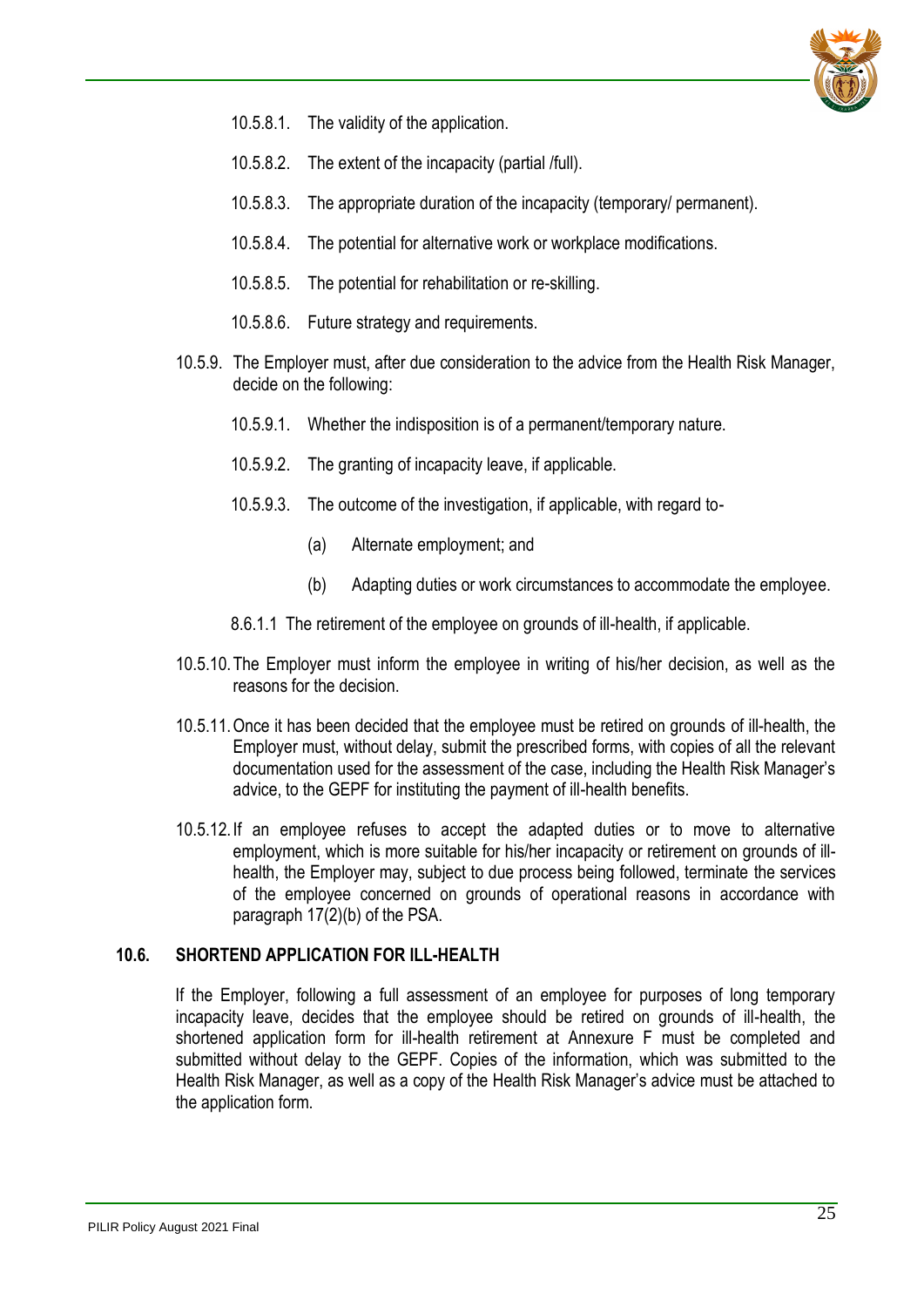

## <span id="page-25-0"></span>**11. EMPLOYEES STATIONED ABROAD**

- 11.1. If an employee, who is stationed abroad, has to be subjected to a medical examination for purposes of the *PILIR*, the Department of International Relations and Co-operation shall-
	- 11.1.1. assist the Health Risk Manager to identify an appropriate practitioner who could undertake an examination, if required; and
	- 11.1.2. facilitate the necessary medical appointment and obtaining the practitioner's report.
- 11.2. The cost of medical expenses for members stationed outside the borders of the Republic of South Africa will be for the account of the Employer. The Health Risk Manager will only be expected to provide services in line with the fixed fee as provided for in the Service Level Agreement.

## <span id="page-25-1"></span>**12. CONCURRENT APPLICATIONS FOR TEMPORARY INCAPACITY LEAVE AND ILL-HEALTH RETIREMENT**

An employee, who has already exhausted his/her normal sick leave, may apply for temporary incapacity leave and for ill-health retirement at the same time. The Employer must submit both applications for incapacity leave and ill-health retirement **together** to the Health Risk Manager for an assessment in terms of the *PILIR*.

## <span id="page-25-2"></span>**13. DIFFERENCES BETWEEN THE EMPLOYEE AND THE EMPLOYER**

- 13.1. An employee who is not satisfied with a decision of the Employer may lodge a grievance as contemplated in terms of the rules made by the Public Service Commission.
- 13.2. In terms of section 35 of the PSA, the Employer requires new medical evidence to defend his/her decision. The costs of such medical evidence would be for the account of the Employer.
- 13.3. If the employee requires new medical evidence to prove of the substance of his/her grievance, the cost will be for the employee's account.
- 13.4. If an employee present, with his/her grievance or in the course of the resolution of the grievance, the Employer with new and materially different medical evidence than that which accompanied the application under dispute, the Employer may refer this new medical information to the Health Risk Manager for an assessment in the context of the application concerned. For this purpose the Employer **must submit the following documentation** to the Health Risk Manager:
	- 13.4.1. a covering letter detailing the request;
	- 13.4.2. a copy of the official grievance form;
	- 13.4.3. the initial application of the employee.

The cost of this assessment will be for the Employer.

- 13.5. Until such time as the grievance has been resolved the Employer may not implement its decision.
- 13.6. If an employee refuses to accept the adapted duties or to move to alternative employment, which is more suitable for his/her incapacity or retirement on grounds of ill-health, the Employer may, subject to due process being followed, terminate the services of the employee concerned on grounds of operational reasons in accordance with paragraph 17(2)(b) of the PSA.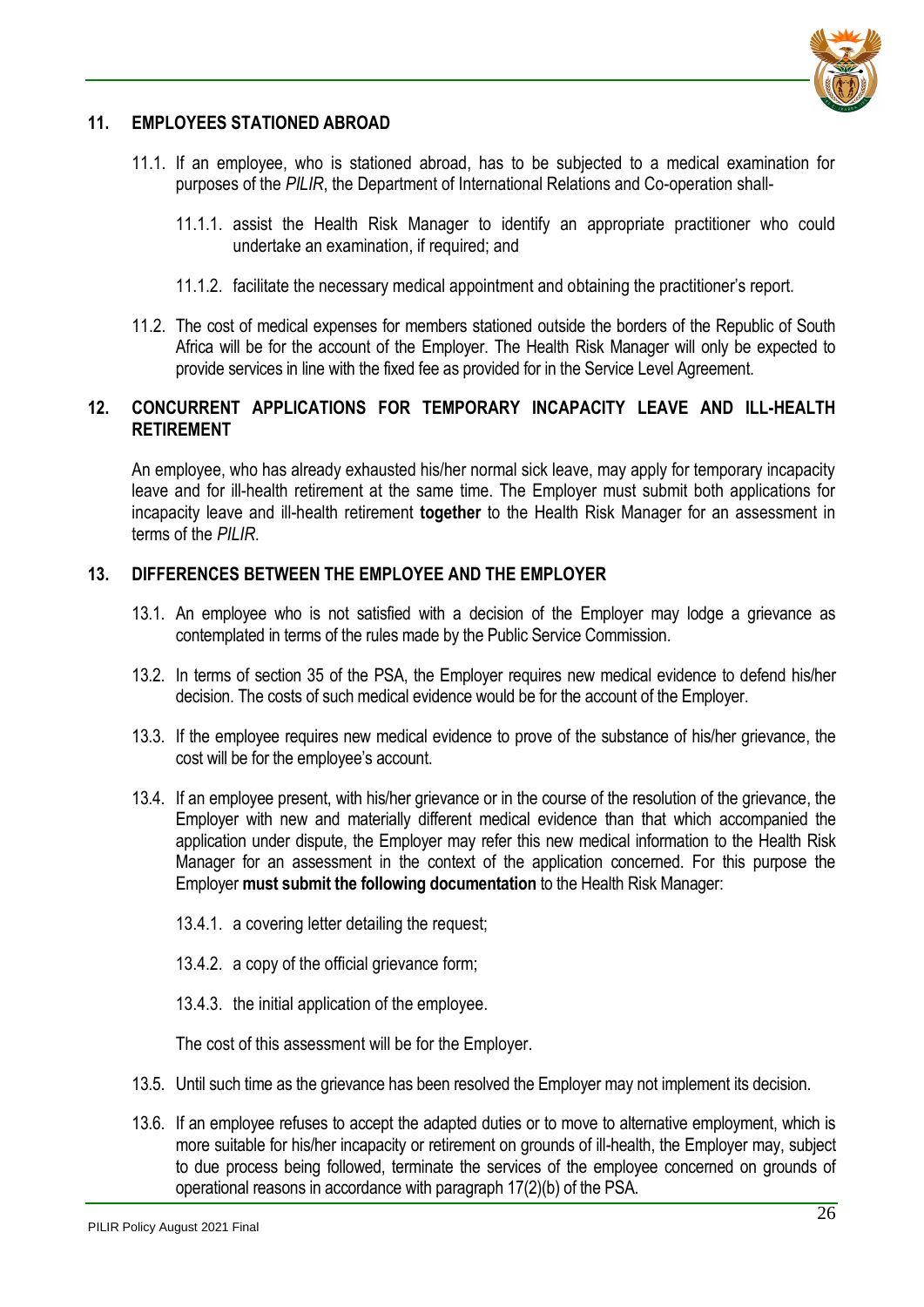

## <span id="page-26-0"></span>**14. DIFFERENCES BETWEEN THE EMPLOYER AND HEALTH RISK MANAGER**

- 14.1. The Health Risk Manager must, in accordance with the PILIR, provide its advice with regard to the granting of incapacity and the management of illnesses, where applicable, as well as the adjustment of the work environment to meet the incapacity of the employee.
- 14.2. The Employer, based upon the advice of the Health Risk Manager must take the final decision with regard to the granting of incapacity leave, alternate employment or the adjustment of the employees work environment. If the Employer deviates from the advice of the Health Risk Manager, s/he must-
	- 14.2.1. record the reasons for the deviation in his/her decision; and
	- 14.2.2. in writing inform both the Health Risk Manager and the DPSA of the reason for the deviation.

#### <span id="page-26-1"></span>**15. CONFIDENTIALITY**

*The Employer must, in accordance with the constitutional rights to privacy, the Code of Conduct in the Public Service Regulations treat at all times any information regarding the medical condition of an employee with the necessary respect and confidentiality.* Such information may therefore not be disclosed to any other person(s) not authorised to receive such information. If an employee discloses such confidential information of one employee to any other unauthorized person, it must be viewed in a serious light and disciplinary steps against the transgressing employee should be taken.

## <span id="page-26-2"></span>**15.1. DOCUMENT SECURITY AND MANAGEMENT**

#### 15.1.1. CLASSIFICATION OF INFORMATION AND DOCUMENTS

- (a) All forms, documents and information received and generated in terms of the *PILIR*  must be classified and treated as '**Confidential' and not as 'Personnel Confidential'.**
- (b) The said documents must be *strictly* handled and kept safe in accordance with the prescripts for classified documents as contained in the *MISS*.
- 15.1.2. PLEDGE OF CONFIDENTIALITY

In terms of the *Code of Conduct* contained in the *Public Service Regulations*, read with the *MISS*, each employee responsible for the handling of applications and information in terms of the *PILIR is* to honour the confidentiality of matters, documents, discussions, classified or implied as being confidential. For this purpose all such employees must also sign the *Pledge of Confidentiality* at Annexure H.

#### <span id="page-26-3"></span>**16. NON-KEPT APPOINTMENTS**

16.1. As indicated elsewhere in the PILIR, as well as the Leave Determination the Employer may request the employee to subject him/herself to (a) further medical examination(s), if s/he consented thereto. The Employer carries the expenses attached to such medical examinations.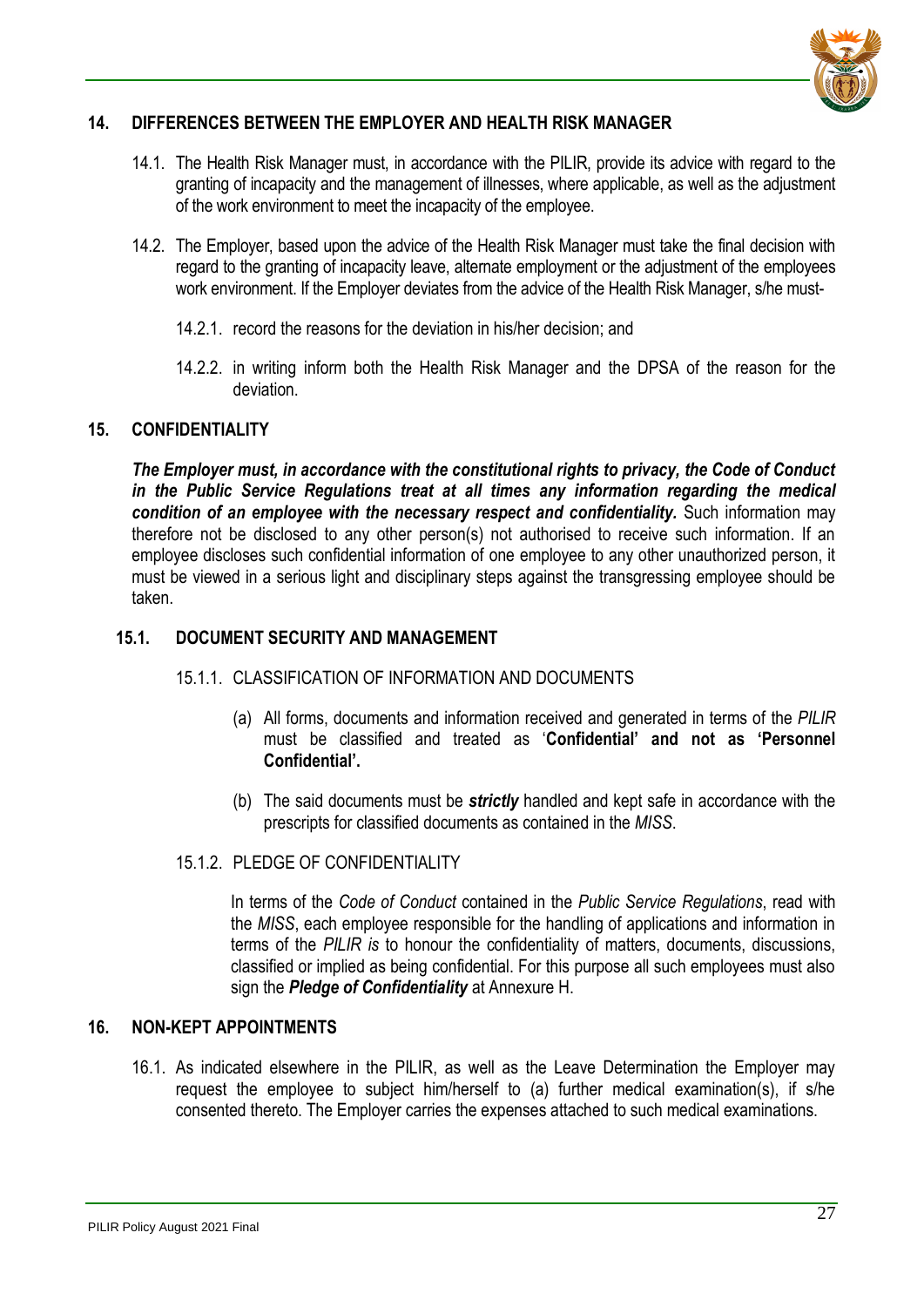

16.2. If an employee has consented to any such examination but fails to honour an appointment scheduled by the Health Risk Manager for such examination, the employee shall be held liable for the expenses that may be charged by medical practitioners for non-kept appointments.

#### <span id="page-27-0"></span>**17. MONITORING**

The DPSA shall closely monitor the application of the *PILIR*. The DPSA shall therefore utilize the following reports to analyse the application of the *PILIR:* 

#### <span id="page-27-1"></span>**17.1. HEALTH RISK MANAGER**

- 17.1.1. The Health Risk Manager must continuously notify the DPSA of trends in undue delays on the part of the Employer, within the above processes prescribed in the PILIR. The DPSA will investigate the cause of the delay and make recommendations to the Employer or the Minister for the Public Service and Administration in respect of preventative steps to avoid a similar trend in future.
- 17.1.2. The Health Risk Manager must submit a written report to the DPSA and the Employer in the format and, as a minimum, on the subject matters and at the due dates stipulated in the Service Level Agreement.

#### <span id="page-27-2"></span>**17.2. GEPF**

The DPSA shall request the GEPF to provide the DPSA with an annual report on the actual illhealth retirements it had effected for the previous year.

#### <span id="page-27-3"></span>**17.3. EMPLOYERS**

- 17.3.1. The Employer must report quarterly, to the DPSA as per the reporting template provided from time to time.
- 17.3.2. The Employer must in its annual report, report the outcomes, trends and impact emanating from the PILIR, as well as deviations from the HRM's advice. The latter reporting must also focus on the expenditure incurred for a particular financial year, the savings incurred, as well as the time frames maintained in the payment for services rendered.
- 17.3.3. In respect of temporary incapacity leave-
	- (a) types of illness;
	- (b) type of incapacity leave approved;
	- (c) acceptance of/deviation from the Health Risk Manager's advice; and
	- (d) disputes and how it was resolved.
- 17.3.4. In respect of ill-health retirements-
	- (a) types of illness;
	- (b) acceptance/ rejection of the Health Risk Mangers' advice; and